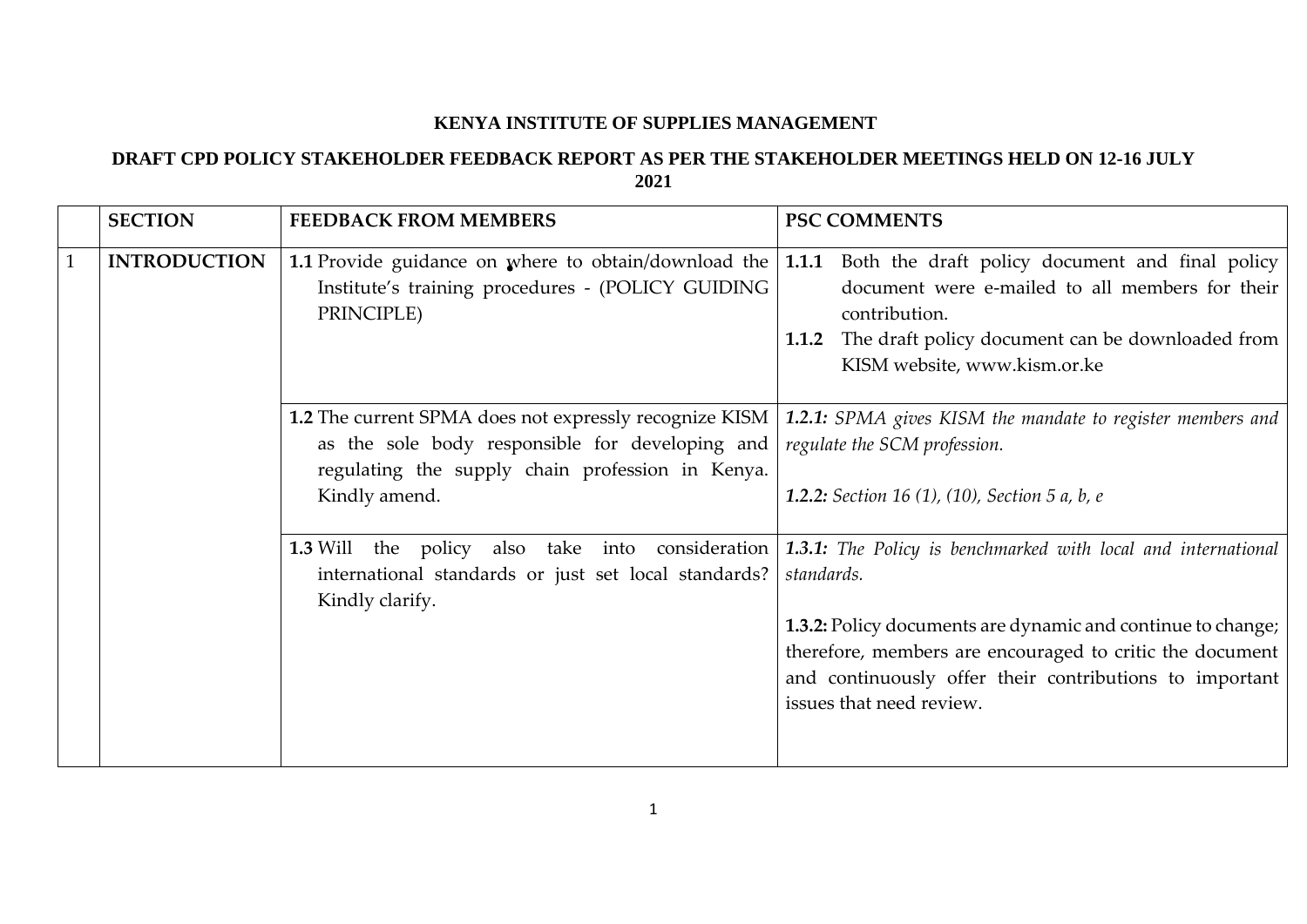| $\overline{2}$ | <b>POLICY</b><br><b>STATEMENT</b>  | 2.1: The policy statement is well captured but there is need<br>to highlight or make reference to the section of SPMA<br>where this Policy Statement and document is anchored | 2.1.1: SPMA section 16 (10) requires that "A member of the<br>Institute shall be required to undergo such continuous<br>professional development programmes as may be prescribed<br>by the council"<br>The SPM Act in section $5$ (a) defines one of the functions of<br>KISM as "to establish, monitor, improve and publish the<br>standards of the supplies practitioners' profession<br>and safeguard the interest of all supplies<br><b>practitioners</b> ". The CPD policy is a standard anchored on<br>these two requirements. of the Law |
|----------------|------------------------------------|-------------------------------------------------------------------------------------------------------------------------------------------------------------------------------|-------------------------------------------------------------------------------------------------------------------------------------------------------------------------------------------------------------------------------------------------------------------------------------------------------------------------------------------------------------------------------------------------------------------------------------------------------------------------------------------------------------------------------------------------|
| 3 <sup>1</sup> | <b>IN-HOUSE</b><br><b>TRAINING</b> | 3.1: When attending an In-house Training like for capacity<br>building, is one entitled to a CPD point?                                                                       | 3.1.1: For KISM organised in-house programs-Yes, the award of<br>CPD points is automatic since the inhouse program is part of the<br>CPD activities covered by the draft CPD policy.<br>3.1.2: Other service providers or employers must liaise with KISM,<br>within reasonable time, before the training is carried out if they<br>wish to award CPD points.<br>3.1.3: Also, the organizers of the event must inform KISM of<br>the event before mounting the programme to ascertain the<br>number of CPD points that merits the event.        |
| $\overline{4}$ | <b>BACKGROUND</b>                  | 4.1: How is "Unstructured learning" measured?                                                                                                                                 | 4.1.1: Unstructured CPD activity is not exactly measured but<br>is verified as below as described in $3.4.3.1$ of the policy<br>attendance<br>Proof<br>of<br>participation<br>e.g.,<br>certificate/letter, Course outlines, teaching materials<br>Proof of support in the Mentorship and Internship<br>letter<br>of<br>programme<br>e.g.,<br>recommendation/commendation.                                                                                                                                                                       |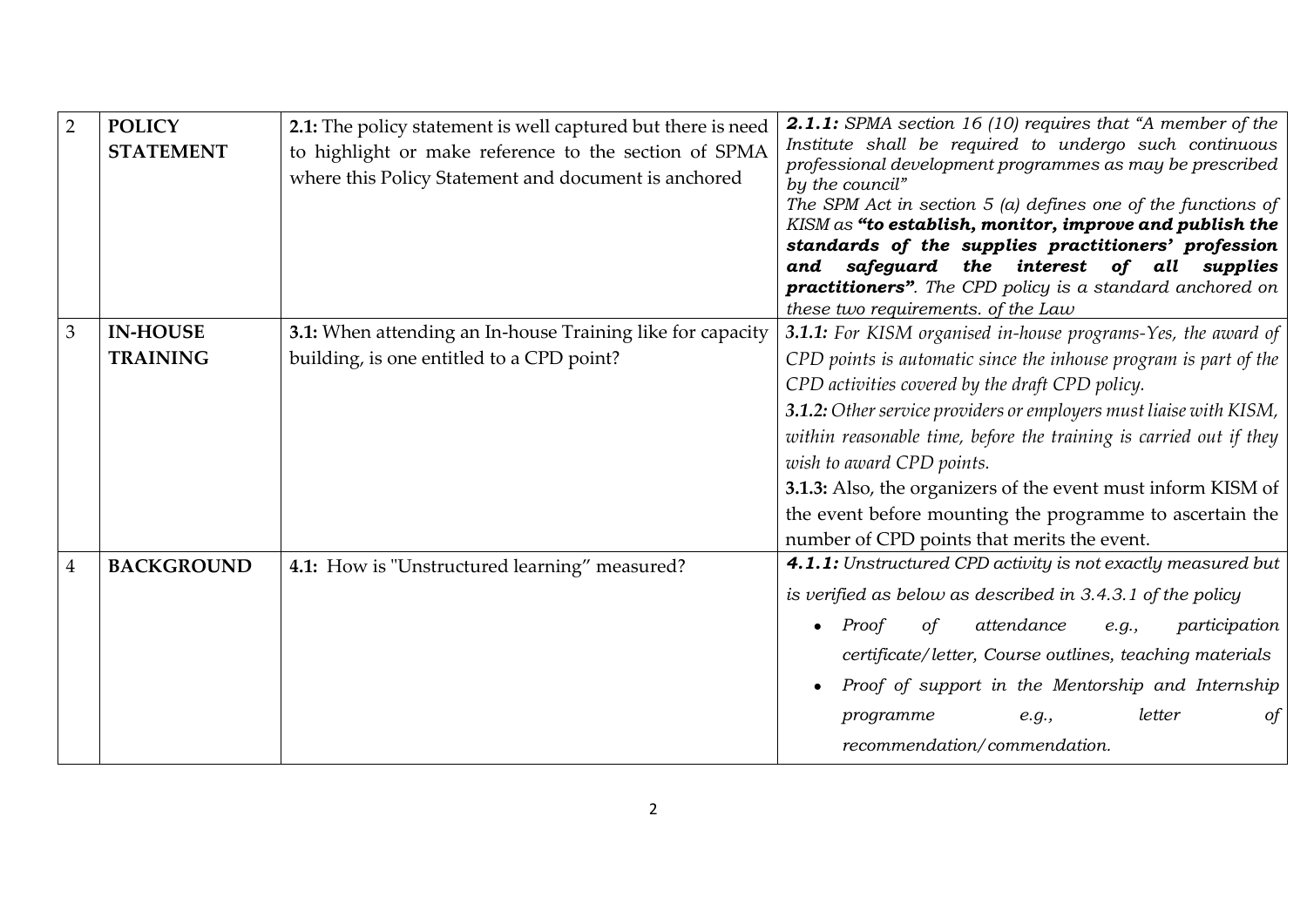|   |                                  |                                                                                            | Verified presentation or publication in<br>book,<br>proceedings or journal.<br>Transcript, examination result slips, independent<br>assessments of a learning activity by a competent<br>supervisor                                                                              |
|---|----------------------------------|--------------------------------------------------------------------------------------------|----------------------------------------------------------------------------------------------------------------------------------------------------------------------------------------------------------------------------------------------------------------------------------|
| 5 | <b>CPD</b><br><b>REQUIREMENT</b> | <b>5.1:</b> What is the proposed annual number of CPD points<br>required?                  | <b>5.1.1:</b> The annual CPD requirement varies from year to year.<br><b>5.1.2:</b> The number of CPD points required for 2020 and 2021 was<br>fixed at 24 points. This was deliberately kept low due to the<br>prevailing COVID-19 pandemic                                     |
|   |                                  | 5.2: Does the Institute have training procedures? How do<br>they link with the CPD policy? | <b>5.2.1:</b> The Institute has guidelines on training procedures and<br>processes, we are currently developing a comprehensive Training<br>Manual that will house all the policies and procedures guiding<br>training.                                                          |
|   |                                  | 5.3: How was the numbers of CPD points arrived at?                                         | 5.3.1: Time and content are key factors in determining CPD<br>points. The recommended annual CPD points were arrived at after<br>benchmarking with similar professional bodies, we then translated<br>the required CPD learning hours into our own CPD points for<br>uniqueness. |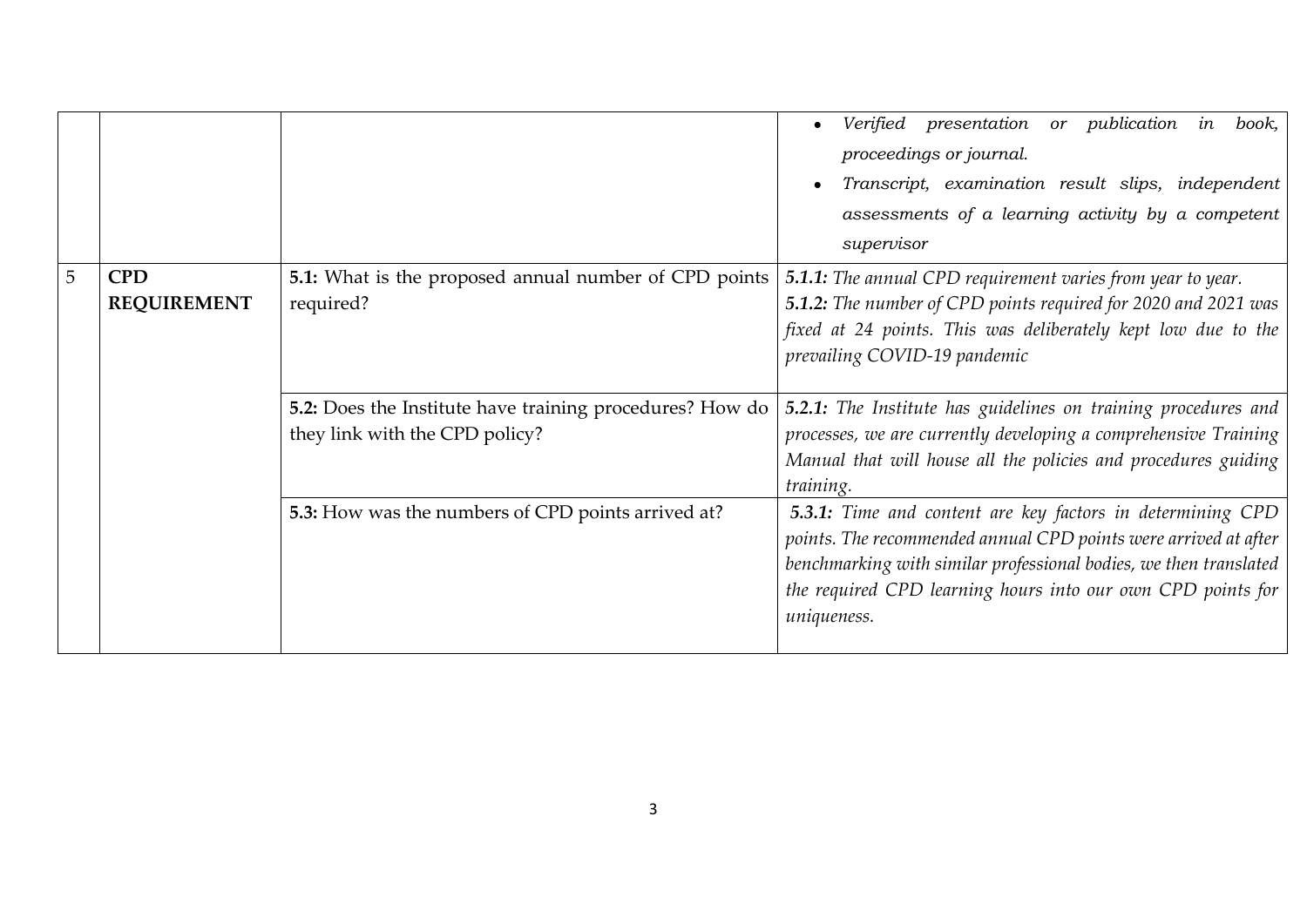|   |                                                            | 5.4: What is the qualification of being a member? Does a<br>certificate holder have the same rights as a CPSP (K) holder<br>in comparison with say ICPAK?                | 5.4.1: Currently any qualification from college diploma in SCM<br>and above, from a reputable and accredited institution qualifies one<br>for admittance as a KISM member.<br>5.4.2: Council determines the minimum threshold for admission to<br>membership Section 16 (1) a, b                                                                                                                                                                                                                            |
|---|------------------------------------------------------------|--------------------------------------------------------------------------------------------------------------------------------------------------------------------------|-------------------------------------------------------------------------------------------------------------------------------------------------------------------------------------------------------------------------------------------------------------------------------------------------------------------------------------------------------------------------------------------------------------------------------------------------------------------------------------------------------------|
|   |                                                            | 5.5: What's the threshold for CPD Points for research<br>papers?                                                                                                         | 5.5.1: The research paper must be published by a reputable<br>referred journal. If it's a university paper, the Institute shall<br>use the list of journals accredited by that university.<br>Pre-notification to KISM ahead of publishing is required.<br>5.5.2: $A$ Max. of 6 CPD points can be earned; subject to review<br>by the Professional Standards Committee. In other words,<br>the committee determines the number of CPD points to be<br>earned for different research work. (Ref. Pg 13, 3.6) |
| 6 | <b>ANNUAL</b><br><b>RENEWAL</b><br>OF<br><b>MEMBERSHIP</b> | 6.1: Acquiring CPD points should NOT be a compulsory<br>requirement for membership renewal, instead should only<br>be compulsory for Licensing and for those practising. | 6.1.1: CPD points is compulsory for all members in line with<br>Section 16(10) and 23(d) iv of the SPMA                                                                                                                                                                                                                                                                                                                                                                                                     |
|   |                                                            | 6.2: Those young Kenyans without jobs and are not able to<br>even pay for trainings should be spared.                                                                    | <b>6.2.1:</b> CPD policy applies to members.<br>6.2.2: KISM offers low cost and free webinars throughout the year.<br>Highly subsidised courses have been introduced at KISM towers.<br>All the avenues should be exploited by members on a budget to earn<br>the required CPD points.                                                                                                                                                                                                                      |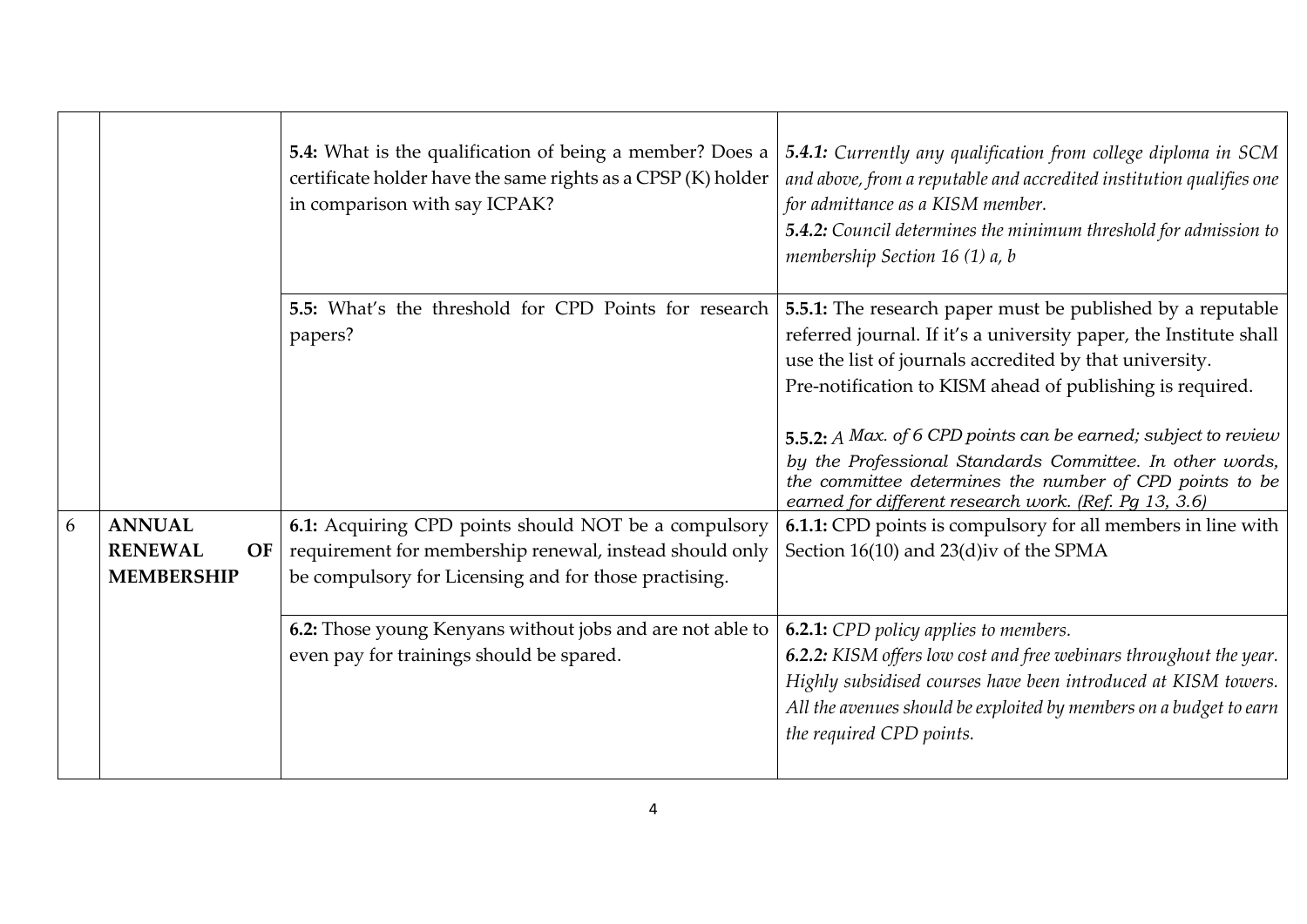| $\overline{7}$ | Mentorship,          | 7.1: How do you measure the input of Some senior             | 7.1.1: Lecturing and associated duties, is the day today work of a |
|----------------|----------------------|--------------------------------------------------------------|--------------------------------------------------------------------|
|                | university lecturers | members who are doing mentoring in the SCM whether           | lecturer and hence does not qualify for CPD consideration.         |
|                | and Tutors.          | structured or unstructured through attachments, training     | Lecturers can, however, explore routes such as formal mentorship.  |
|                |                      | and development, in house training, university lecturers,    | Formal/structured mentorship, publications and research work is    |
|                |                      | Tutors, research supervisors etc?                            | considered for award of CPD points in the policy.                  |
|                |                      | 7.2: How will other points that can be accrued from          | 7.2.1: If the lecturer is invited to give a presentation, outside  |
|                |                      | mentoring, university teaching, research, publications etc   | of his ordinary lecturing duty, makes a publication etc, then      |
|                |                      | be measured?                                                 | he/she is awarded CPD points accordingly. (Ref. Pg 13 3.6)         |
|                |                      |                                                              |                                                                    |
|                |                      | 7.3: Many members in academia attend seminars weekly         | 7.3.1: No CPD points are awarded on a member's full time           |
|                |                      | that are geared towards research and mentoring and           | or day to day job whether in academia or SCM practice.             |
|                |                      | professional growth. So how does this policy capture those   |                                                                    |
|                |                      | areas?                                                       |                                                                    |
|                |                      |                                                              |                                                                    |
|                |                      | 7.4: Some work includes everyday training, and mentoring     | 7.4.1: In cases of co-authorship or joint research, the            |
|                |                      | especially lecturers and tutors. How does that affect        | publication or research work earns the requisite CPD points        |
|                |                      | membership, CPD points and licensing? Do they have to        | (Ref. Pg 13 3.6). The CPD points are split amongst the             |
|                |                      | attend the 75% mandatory KISM training and yet they          | writers applying for CPD points.                                   |
|                |                      | publish and supervise etc? If their students get it, why not |                                                                    |
|                |                      | them?                                                        |                                                                    |
|                |                      |                                                              |                                                                    |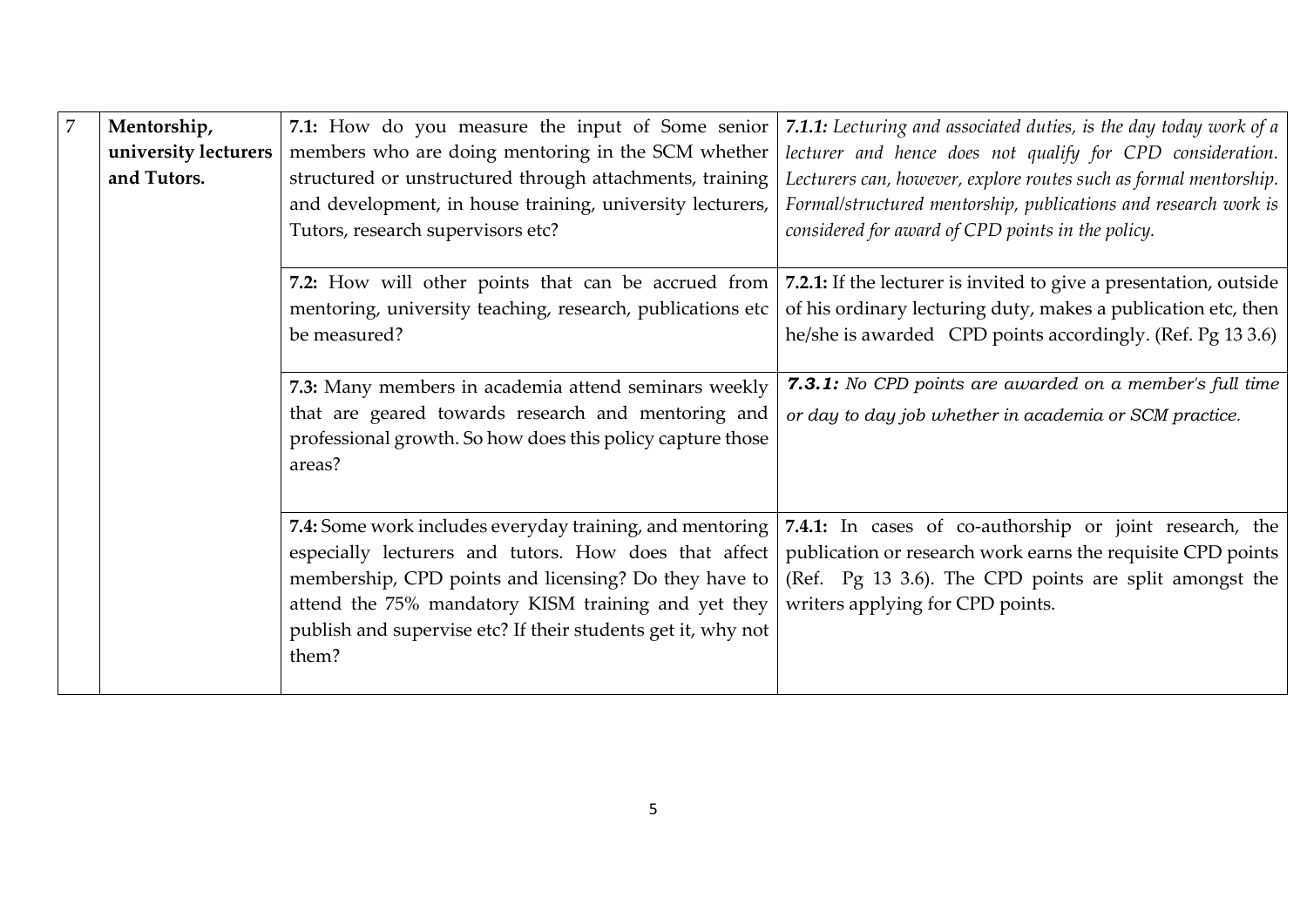| 7.5: Why are students in certificate programmes, diploma<br>programmes, degree, masters, PhD and professional<br>programmes being recognized for CPD points while their<br>lecturers are not awarded CPD points? | 7.5.1: No CPD points are awarded on a member's full time or<br>day to day job whether in academia or SCM practice.                                                                                                                                                                                                                                                                                                                                                                                              |
|------------------------------------------------------------------------------------------------------------------------------------------------------------------------------------------------------------------|-----------------------------------------------------------------------------------------------------------------------------------------------------------------------------------------------------------------------------------------------------------------------------------------------------------------------------------------------------------------------------------------------------------------------------------------------------------------------------------------------------------------|
| 7.6: What guides the CPD points of university students<br>who are in class for a whole two semesters getting 3 points<br>while the 4-day training is getting 24 points?                                          | 7.6.1: The policy gives priority to professional development<br>courses.<br>University courses are more general and academic in nature while<br>training workshops are professional courses tailor made for specific<br>market or labour needs. CPD, as the name depicts, relates to<br>continuous professional learning, therefore, on the job professional<br>learning earns more points. However, KISM recognises the effort<br>put in the academic programs by awarding some CPD points upon<br>completion. |
| 7.7: How do members within the various taskforces benefit<br>from the whole CPD arrangements?                                                                                                                    | 7.7.1: CPD points shall be awarded to members of committees and<br>council. A structured approach for such award of CPD points is<br>given in Pg 17; 3.12 of the policy.                                                                                                                                                                                                                                                                                                                                        |
| 7.8: Should CPD points be lowered                                                                                                                                                                                | <b>7.8.1:</b> Annual CPD points varies from year to year.<br>7.8.2: A CPD point is a unit of measure of learning of the<br>professional, what is important then is not the unit of learning but<br>attainment of the required learning in a given year.                                                                                                                                                                                                                                                         |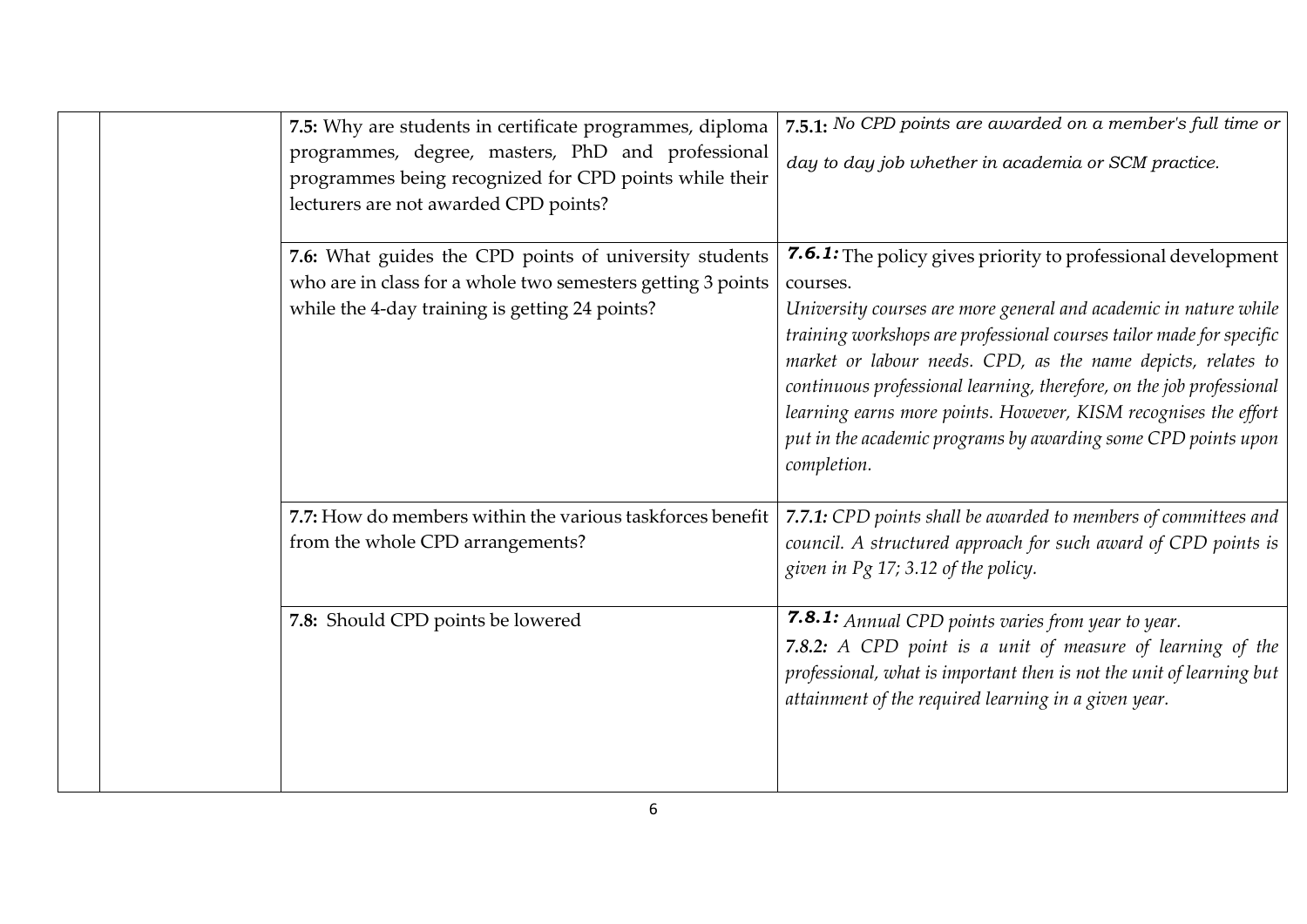| 8 | <b>LICENSING</b> | 8.1: What are the requirements for licensing?                                                                                                                                                                 | 8.1.1: Licensing requirements are provided for under s. 20 of the<br>SPMA, 2007 and Part II of the SPM (Registration and Licensing)<br>Regulations, 2015                                                                                                            |
|---|------------------|---------------------------------------------------------------------------------------------------------------------------------------------------------------------------------------------------------------|---------------------------------------------------------------------------------------------------------------------------------------------------------------------------------------------------------------------------------------------------------------------|
|   |                  | 8.2: As the categories differ so should licenses. Does this<br>mean that licensed practitioners just get the license after<br>payments?                                                                       | 8.2.1: License is not categorized; all practitioners must be<br>licensed. Best practice does not allow for classification of<br>licences-one is either licenced to practice or not.                                                                                 |
|   |                  | 8.3: Currently the license is just pay as long as you are a<br>member yet we have members who are not practitioners<br>like lawyers, engineers, lecturers etc. they don't write<br>professional opinions etc. | 8.3.1: Section 20(1) of SPMA categorically states that a supplies<br>practitioner must have a registration certificate and a practicing<br>license.<br>8.3.2: One can be a member of the Institute and not a<br>practitioner but all practitioners must be members. |
|   |                  | 8.4: Costs of membership and license can be retained, but<br>review of graduating and strata of points should be done<br>and also graduating the licenses to cater for non-practicing<br>members.             | 8.4.1: KISM prescribes the same CPD programme for all its<br>members, there is no preferential treatment of some<br>members.<br>8.4.2: Best practice does not allow for classification of<br>licences-one is either licenced to practice or not.                    |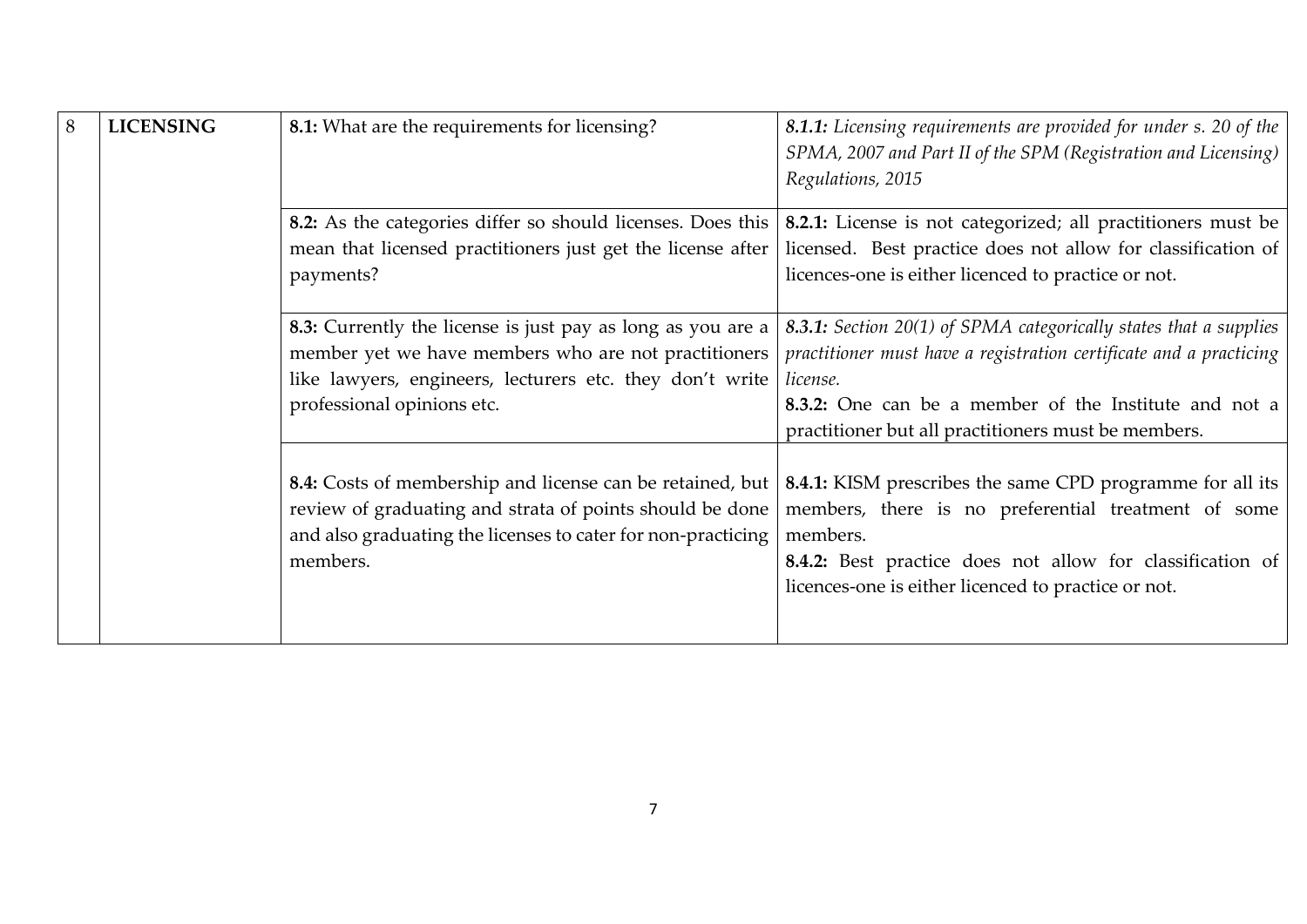| 9 | <b>STRUCTURED</b>     | 9.1: What are unstructured CPD activities?                                 | 9.1.1: Structured CPD activity has learning as the key                                                                  |
|---|-----------------------|----------------------------------------------------------------------------|-------------------------------------------------------------------------------------------------------------------------|
|   | <b>AND</b>            |                                                                            | objective, it is relevant, measurable and verifiable.                                                                   |
|   | <b>UNSTRUCTURED</b>   |                                                                            | Unstructured CPD activity is defined as informal learning or                                                            |
|   | <b>CPD ACTIVITIES</b> |                                                                            | development of practicing skills. These activities can be                                                               |
|   |                       |                                                                            | verified but are difficult to measure.                                                                                  |
|   |                       |                                                                            | KISM classifies trainings from other service providers as                                                               |
|   |                       |                                                                            | unstructured but the courses must be accredited on their own                                                            |
|   |                       |                                                                            | merit for trainees to earn CPD points.                                                                                  |
|   |                       |                                                                            |                                                                                                                         |
|   |                       |                                                                            | 9.2: For unstructured CPD activities, it's good to start $\vert$ 9.2.1: The Institute is not involved in the setting or |
|   |                       | restructuring the salaries of SC practitioners and the                     | negotiations of salaries of SC practitioners. This lies within                                                          |
|   |                       | accreditation of organisations that facilitate supply chain                | the mandate of SRC for the public sector. Salaries in the                                                               |
|   |                       | management trainings.                                                      | private sector are negotiated between the employer and the                                                              |
|   |                       |                                                                            | employee.                                                                                                               |
|   |                       |                                                                            | 9.3: Unstructured CPD activities are obviously the 9.3.1: CPDs are self-driven and make use of the internet and         |
|   |                       | traditional approach, they do not take into account that   online learning |                                                                                                                         |
|   |                       | much of the online learning.                                               |                                                                                                                         |
|   |                       |                                                                            |                                                                                                                         |
|   |                       |                                                                            | 9.4: Online learning is structured with instructor led online   9.4.1: Online approaches noted for exploration by the   |
|   |                       | learning with practical exercises and activities. Online                   | Institute                                                                                                               |
|   |                       | learning with practical exercises and activities must be                   |                                                                                                                         |
|   |                       | included for CPD points award.                                             |                                                                                                                         |
|   |                       |                                                                            |                                                                                                                         |
|   |                       |                                                                            |                                                                                                                         |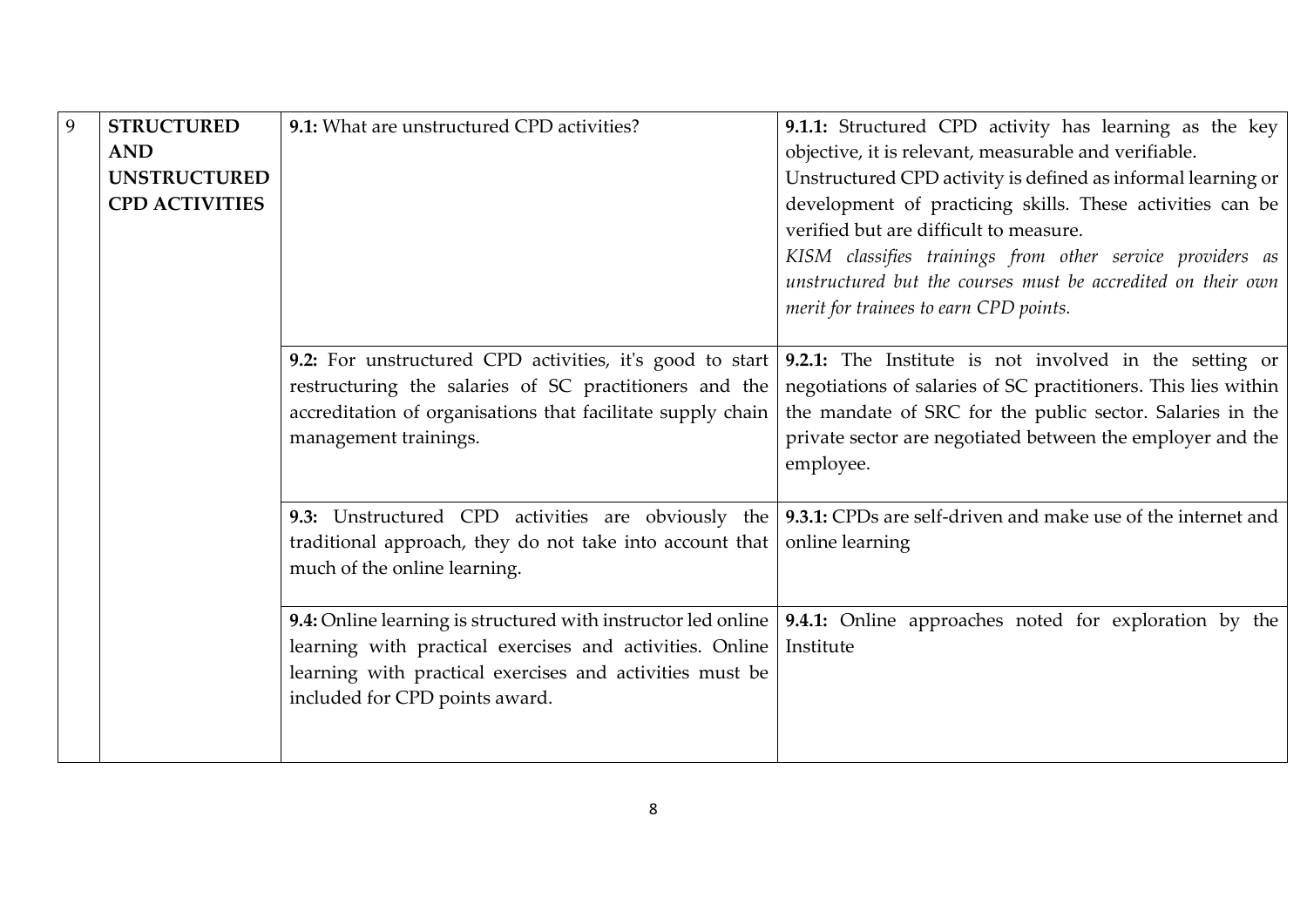|    |                                                                               | 9.5: When we say CPD points earned in an unstructured<br>way should not exceed 25% what does that mean? Define<br>unstructured well so that members understand it                                                                                                                                                                                                                                    | 9.5.1: If, for example, the annual CPD requirements is 24 in a<br>given year, a member can only earn a maximum of 6 points<br>from other service providers and other programs such as<br>mentorship, publications etc. In other words, 75% of all CPD<br>points will be earned from KISM's formal training program<br>which includes workshops, webinars, forums, conferences<br>and KISM In-House programs.<br>Networking and sharing of experiences are unique gains in<br>in-person training. |
|----|-------------------------------------------------------------------------------|------------------------------------------------------------------------------------------------------------------------------------------------------------------------------------------------------------------------------------------------------------------------------------------------------------------------------------------------------------------------------------------------------|--------------------------------------------------------------------------------------------------------------------------------------------------------------------------------------------------------------------------------------------------------------------------------------------------------------------------------------------------------------------------------------------------------------------------------------------------------------------------------------------------|
| 10 | <b>GENERAL</b><br><b>CONSIDERATIO</b><br><b>NS FOR AWARD</b><br>OF CPD POINTS | 10.1: KISM should consider abolishing its centralised and<br>expensive training for award of CPD due to covid-19 and<br>other unforeseen future pandemics and highly encourage<br>online training by increasing CPD points earned from<br>online training from 3 to around 10 per training and also<br>increasing the number of online trainings as opposed to<br>contact or face to face trainings. | 10.1.1: Even though webinars earn low CPD points there are<br>often enough of in KISM's annual CPD program to earn all<br>the CPD points required in the year. Further CPD points<br>have a positive correlation with learning hours; longer<br>online learning sessions earn more CPD points.<br>KISM will run monthly webinars in 2022.<br>Networking and sharing of experiences are unique gains in<br>in-person training.                                                                    |
|    |                                                                               | 10.2: PhD is a once in a while comprehensive study that<br>involves intensive research and therefore should be<br>awarded 50 CPD points. It must not in any way be<br>compared to a 5-day activity (workshops) in the award of<br>CPD points.                                                                                                                                                        | 10.2.1: PHD is more of an academic program-continuous<br>professional training earn more CPD points. Weighting of<br>CPD activities was professionally done as shown in Pg 13;<br>3.6 of the policy                                                                                                                                                                                                                                                                                              |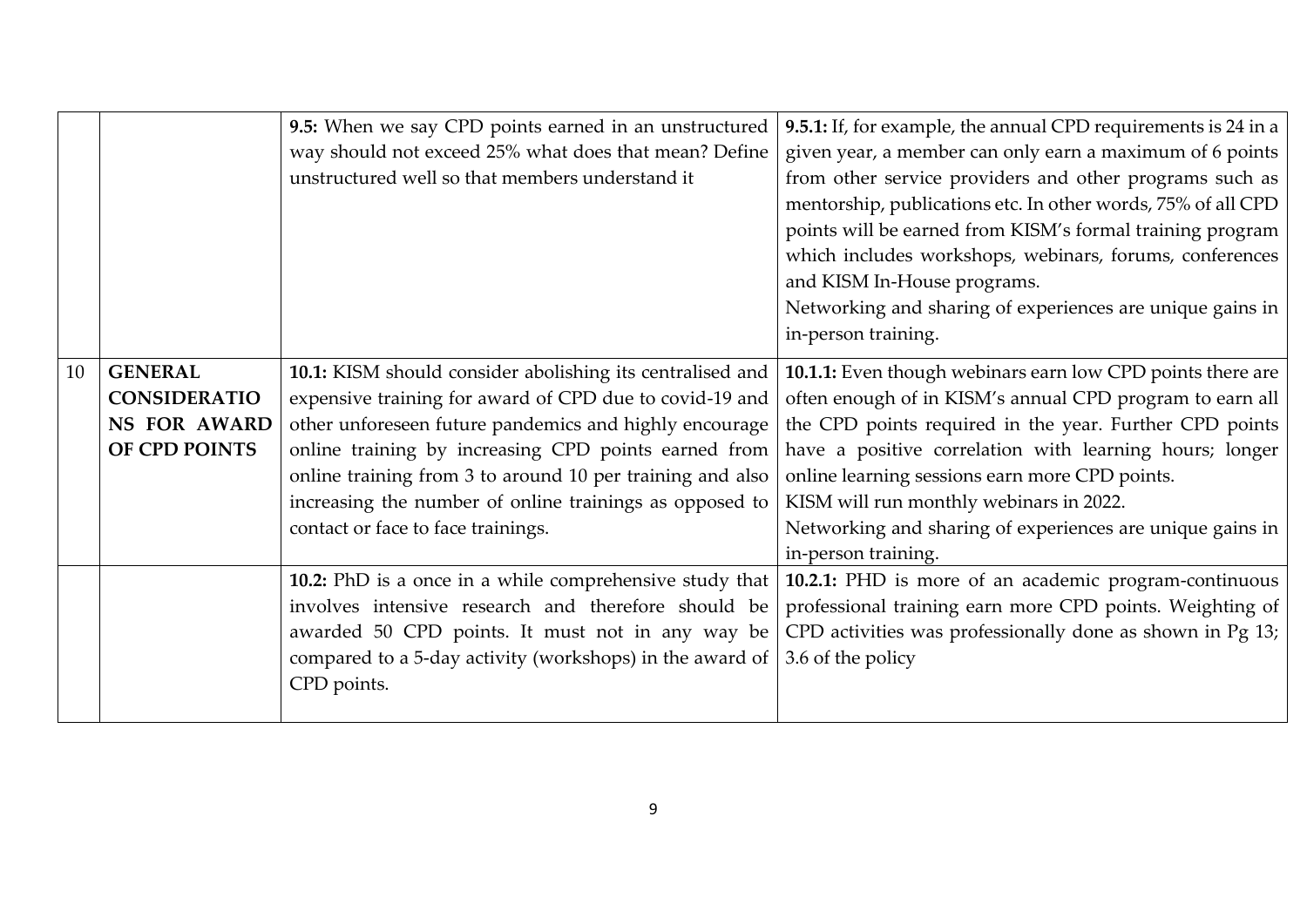|    |                                                           | 10.3: Masters should be given 30 CPD points, Bachelors<br>should be given 24 points to encourage young graduate<br>pick up membership and get licensed.<br>10.4: Professional courses should be given at least 15 points                                                                                                                                                                      | 10.3.1: These are all academic papers and may not be<br>considered as continuous professional development.<br>However, KISM has recognised such qualifications in its<br>CPD policy<br>Refer to 3.6 of the Draft Policy Document<br>10.4.1: Refer to 3.6 of the Draft Policy Document                                                                                                                                                                                                                                                                                                   |
|----|-----------------------------------------------------------|-----------------------------------------------------------------------------------------------------------------------------------------------------------------------------------------------------------------------------------------------------------------------------------------------------------------------------------------------------------------------------------------------|-----------------------------------------------------------------------------------------------------------------------------------------------------------------------------------------------------------------------------------------------------------------------------------------------------------------------------------------------------------------------------------------------------------------------------------------------------------------------------------------------------------------------------------------------------------------------------------------|
|    |                                                           | or even more especially CPSP as they are one off trainings.<br>10.5: Consultants who teach or offer trainings, do they get<br>the same CPD points as their trainees? Kindly verify.                                                                                                                                                                                                           | 10.5.1: Consultants are practitioners and earn CPD points as<br>their peers in the profession. They earn CPD points for the<br>hours they actively attend training sessions, whether they<br>train or choose to extend and learn like other participants.                                                                                                                                                                                                                                                                                                                               |
| 11 | <b>AWARDING</b><br><b>STRUCTURED</b><br><b>CPD POINTS</b> | 11.1: Making a professional presentation on invitation in a<br>seminar one need to read extensively and therefore should<br>be awarded 24 CPD points.<br>11.2: Relevant study programs by students in training<br>colleges and learning institution are developing daily<br>professionally and should be given full points. They pay<br>school fees and spend a lot of time in those schools. | 11.1.1: Whereas the institute recognises the effort that goes<br>into preparing for a presentation, it is the presentation that<br>is actually measurable and verifiable. Hence, CPD points are<br>attached to the presentation itself.<br>11.2.1: These trainings are academic and not professional<br>hence may not qualify for CPD points. CPD points are<br>however awarded upon completion of such programs as a<br>recognition of the professional effort to learn.<br>11.2.2: The academic qualifications largely count when one<br>is seeking member registration and licencing |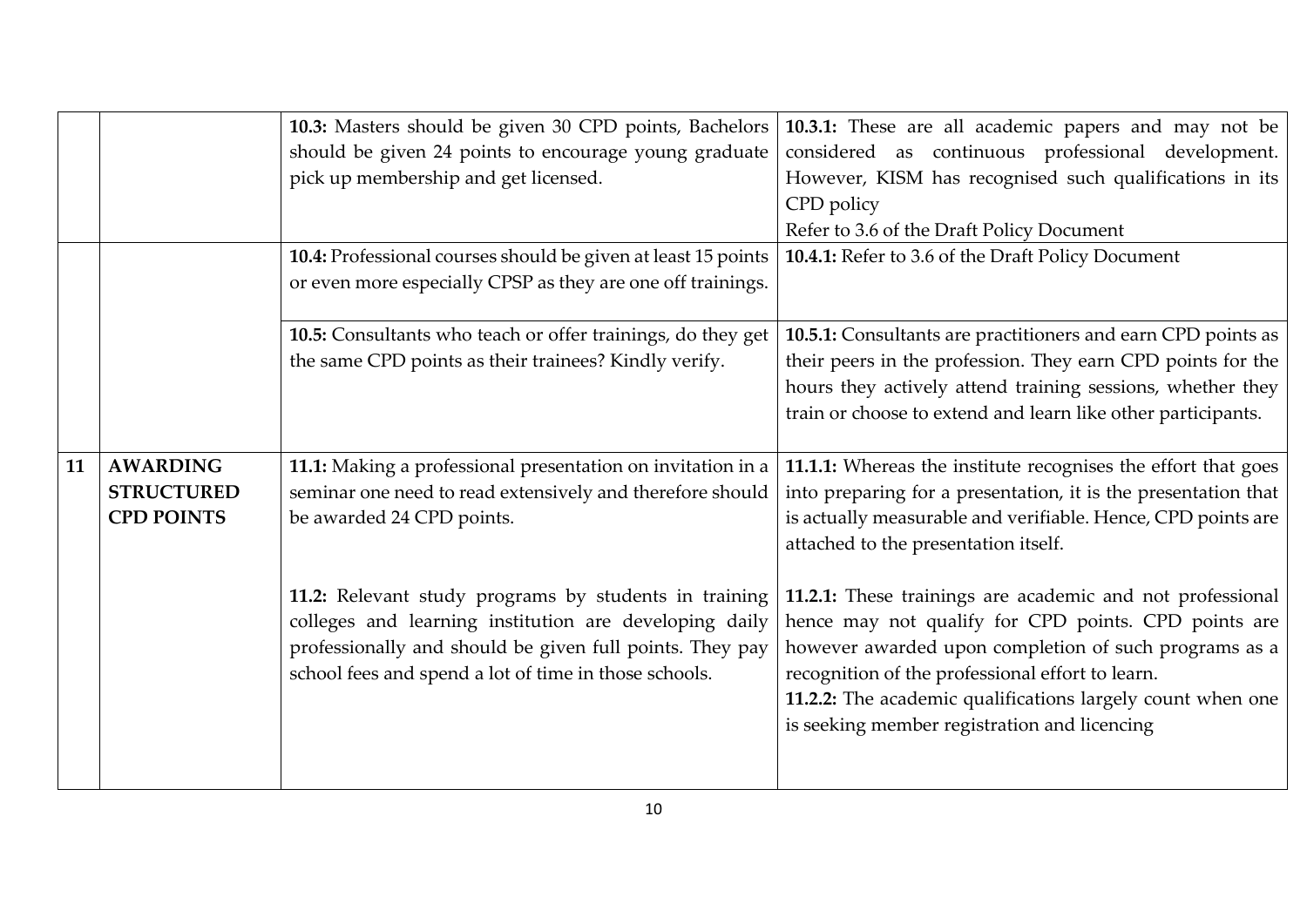|  | 11.3: Consider a 14 weeks training and compare with a one   11.3.1: Refer to 3.6 of the Draft Policy Document<br>day or two days' workshop/seminar or KISM webinar or<br>such other webinars giving professional training should be<br>awarded point as follows:<br>• Free webinar - 4 points.<br>$\bullet$<br>internet charges - 8 points.<br>Desktop research costing kshs 1000 and above - 15<br>$\bullet$<br>points. | 11.3.2: Pegging CPD points on costs incurred would lead to<br>commercialisation of CPD points which would be<br>unprofessional.<br>Desktop research costing kshs.500 and below on   11.3.3: Emphasis, when awarding CPD points, is put on the<br>end product (measurability) rather than the process to<br>ensure objectivity |
|--|--------------------------------------------------------------------------------------------------------------------------------------------------------------------------------------------------------------------------------------------------------------------------------------------------------------------------------------------------------------------------------------------------------------------------|-------------------------------------------------------------------------------------------------------------------------------------------------------------------------------------------------------------------------------------------------------------------------------------------------------------------------------|
|  | Publications of PSCM articles in newspapers,<br>$\bullet$<br>journals or case studies and such as published<br>literature -24 points.<br>Considering the costs of publishing, the knowledge<br>$\bullet$<br>being passed to the public, research done by the<br>author among other things that made it be.                                                                                                               |                                                                                                                                                                                                                                                                                                                               |
|  | Peer review of manuscripts, research proposals,<br>$\bullet$<br>syllabi and book review -12 points.<br>Remember most the above works involve a lot of money<br>and time, research, intensive reading for one to go through.                                                                                                                                                                                              |                                                                                                                                                                                                                                                                                                                               |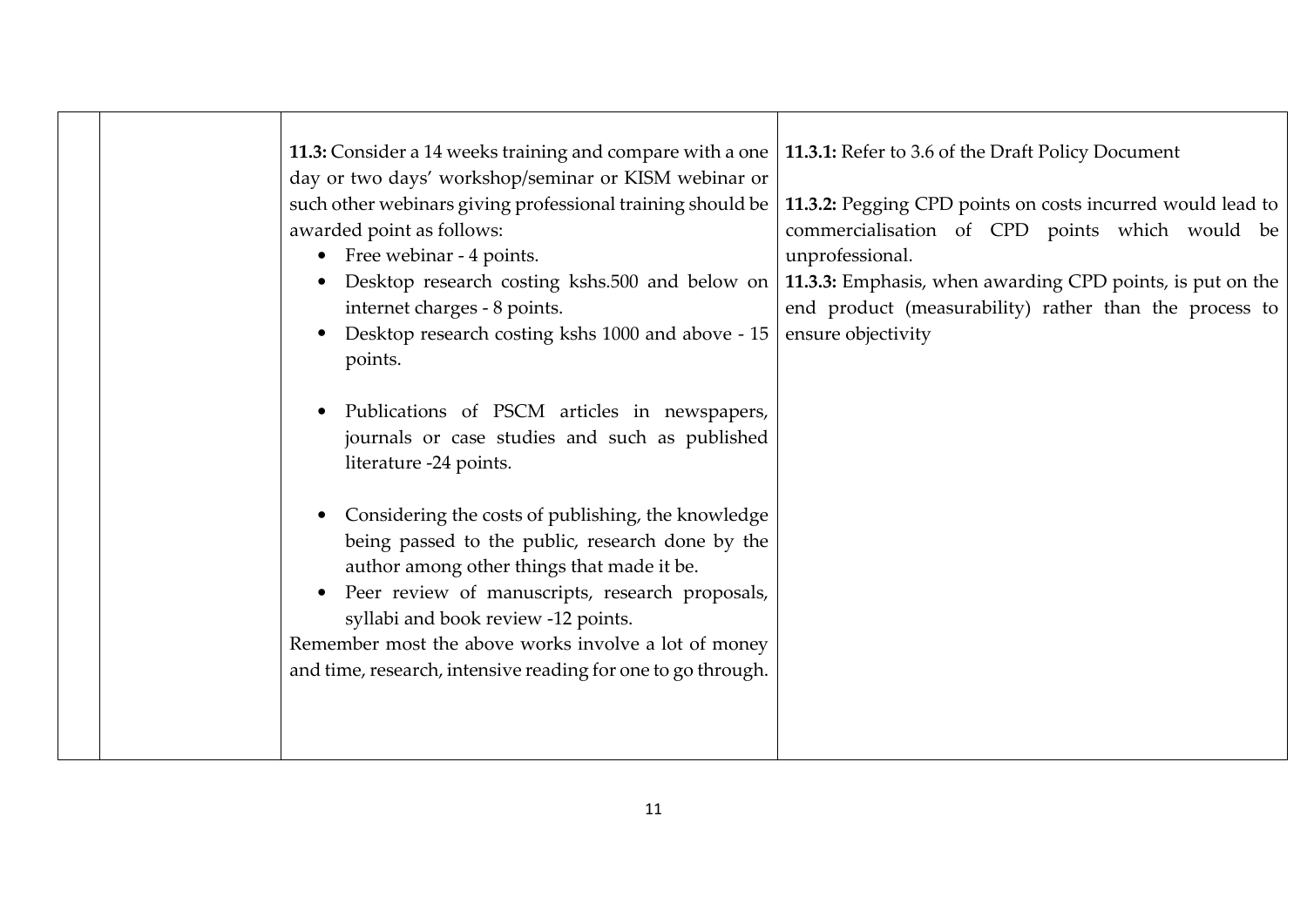| 11.4: By saying "KISM or other" this statement suggests<br>that KISM is one among several accredited institutions<br>while in actual fact it is not; rather KISM is an oversight<br>body for the procurement profession.                                                       | 11.4.1: KISM council has explicit mandate in SPMA section<br>16(10) to prescribe CPD programme in SCM. KISM is the<br>SCM profession regulator. KISM accredits, for CPD<br>consideration, courses offered by other institutions.                                                                                                                                                                                                                                                                                  |
|--------------------------------------------------------------------------------------------------------------------------------------------------------------------------------------------------------------------------------------------------------------------------------|-------------------------------------------------------------------------------------------------------------------------------------------------------------------------------------------------------------------------------------------------------------------------------------------------------------------------------------------------------------------------------------------------------------------------------------------------------------------------------------------------------------------|
| 11.5: What happens to members who attend courses e.g. in<br>finance, technology, project management etc, which are<br>relevant to their practice and are offered by professional<br>bodies or training firms locally and abroad?                                               | 11.5.1: The program must be relevant, PSC pre-reviews the<br>application in such cases, evidence of attendance is required,<br>PSC determines CPD points to be awarded. Prior approval<br>based on course curriculum is required. Official<br>invitation/nomination letter required                                                                                                                                                                                                                               |
| 11.6: Capacity building courses, in house trainings,<br>Webinars by Accredited Firms; relevant study programs,<br>Webinars by Independent Consultants, KISM webinars,<br>Facilitation at any workshop Accredited by KISM- Do<br>these programs fit into the definition of CPD? | 11.6.1: There is provision for consideration of such courses<br>by PSC since the courses add value to the practitioners.<br>However, such courses would be considered on a case-by-<br>case basis accredited and awarded CPD points within the<br>25% threshold.<br>11.6.2: The accreditation fees must be fully paid for CPD<br>points to be awarded.<br>11.6.3: Accredited courses bear unique accreditation<br>numbers by the Institute which should be confirmed by<br>members before taking up such programs |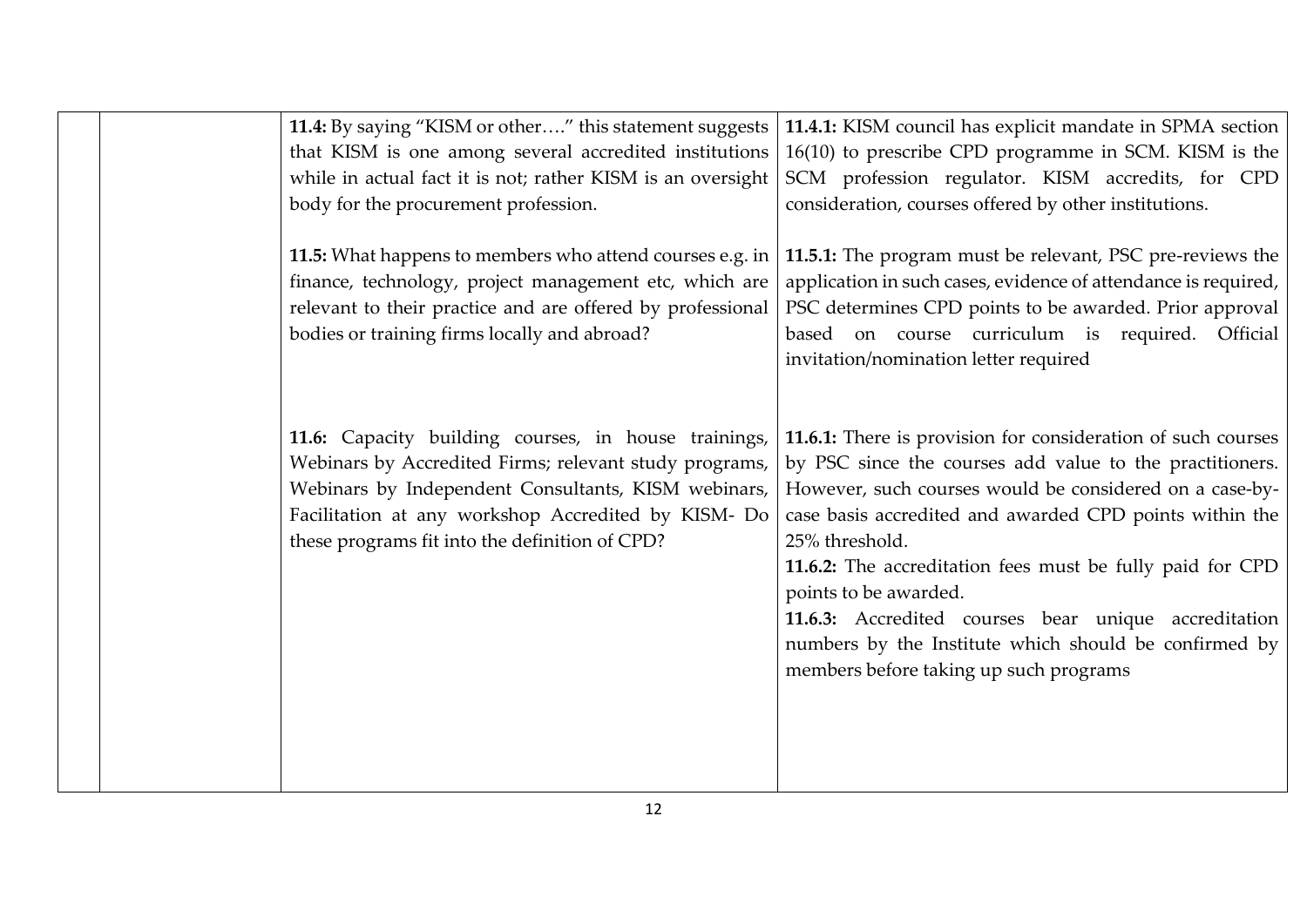|    |                                                             | 11.7: If I stretch my training to 6 days to ensure that I get<br>maximum points with shallow content, how will KISM<br>regulate that and have a two-day online training that is<br>deep in content and context. | 11.7.1: During accreditation, PSC considers the depth and<br>scope of training courses before awarding CPD points. A<br>long training with shallow content earns few CPD points. All<br>KISM programs are weighed before determining the<br>number of CPD points to be assigned to a course                                        |
|----|-------------------------------------------------------------|-----------------------------------------------------------------------------------------------------------------------------------------------------------------------------------------------------------------|------------------------------------------------------------------------------------------------------------------------------------------------------------------------------------------------------------------------------------------------------------------------------------------------------------------------------------|
|    |                                                             | 11.8: Can a member be awarded full CPD points if the<br>member only participates for two days in a five-day<br>workshop?                                                                                        | 11.8.1: Any training is often deemed complete for award of<br>certificate and CPD points on attaining 100% percentage of<br>attendance. CPD points are only awarded for full training<br>and not otherwise. 100% attendance required, no partial<br>award of CPD points.                                                           |
|    |                                                             | 11.9: Most graduations take place towards the end of the<br>year, how then do you award points for that calendar year?                                                                                          | 11.9.1: CPD points awarded on presentation of final<br>certificate, regardless of the year of graduation.                                                                                                                                                                                                                          |
| 12 | <b>AWARDING</b><br><b>UNSTRUCTURED</b><br><b>CPD POINTS</b> | 12.1: What does unstructured learning/self-development<br>refer to exactly?                                                                                                                                     | 12.1.1: Structured CPD activity has learning as the key<br>objective, it is relevant, measurable and verifiable.<br>Unstructured CPD activity is defined as informal learning or<br>development of practicing skills. These activities can be<br>verified but are difficult to measure.<br>Included in Page 4: Definition of Terms |
|    |                                                             | 12.2: Clearly differentiate this from the structured form of<br>CPD offered by licensed accredited firms.                                                                                                       | 12.2.1: KISM classifies trainings from other service providers as<br>unstructured but the courses must be accredited on their own<br>merit for trainees to earn CPD points.                                                                                                                                                        |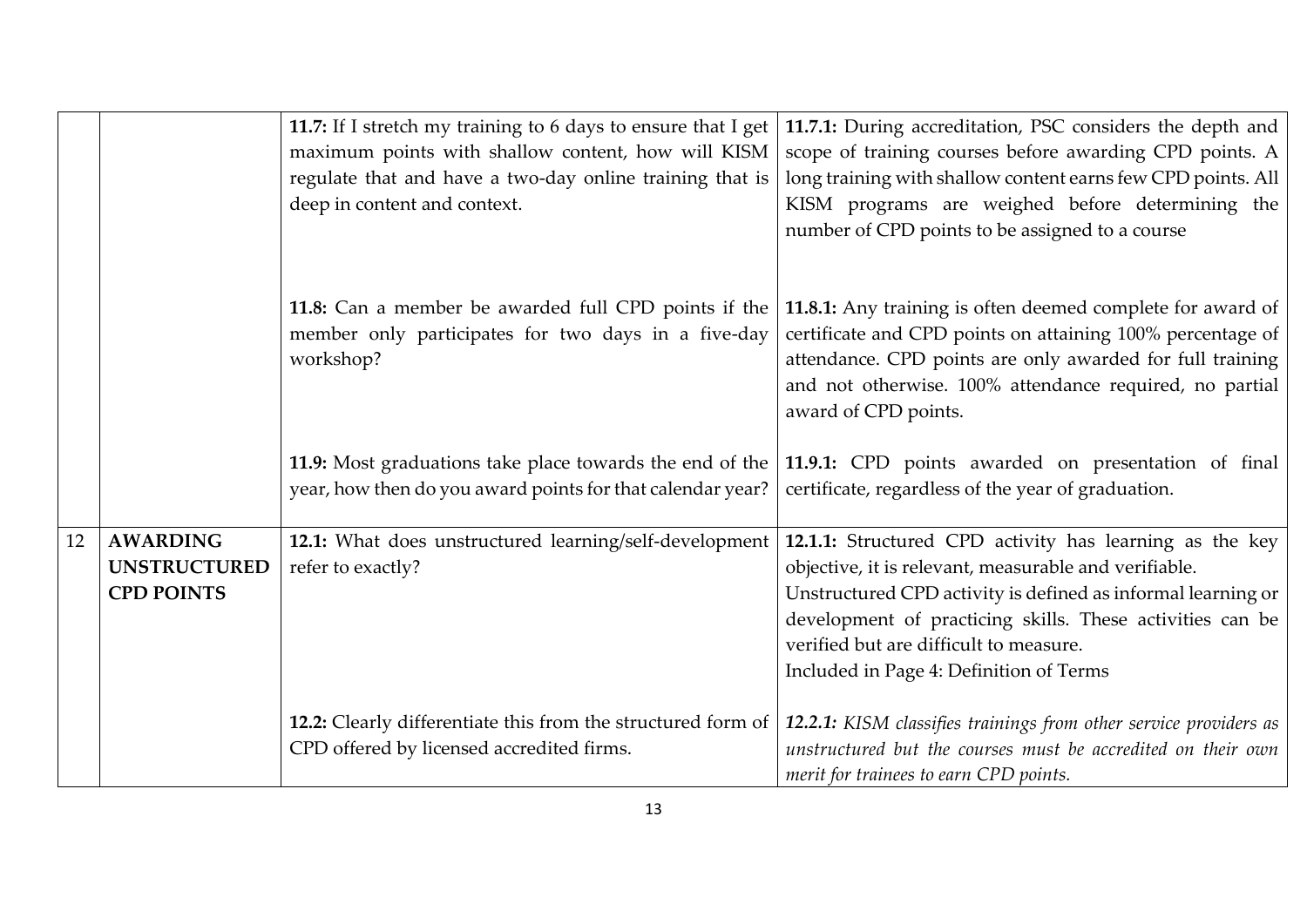|    |                  | 12.3: The proposed accreditation and licensing fees which   12.3.1: Discussed in the Accreditation Policy<br>KISM is proposing in the policy is hefty especially for firms<br>owned by young upcoming professionals. Consider<br>revising the fees.                                                                                                          |                                                                                                                                                                                                                                                                                                                                                            |
|----|------------------|--------------------------------------------------------------------------------------------------------------------------------------------------------------------------------------------------------------------------------------------------------------------------------------------------------------------------------------------------------------|------------------------------------------------------------------------------------------------------------------------------------------------------------------------------------------------------------------------------------------------------------------------------------------------------------------------------------------------------------|
|    |                  | 12.4: It is erroneous to state that unstructured learning/self-<br>development activities are those activities that enhance<br>skills which are not applied in day to day working duties.<br>truth, professionals engage in unstructured<br>In.<br>learning/self-development in order to improve knowledge<br>and capability that has bearing on their work. | 12.4.1: Differentiated in definitions given in this document<br>under 8                                                                                                                                                                                                                                                                                    |
|    |                  | 12.5: There are accredited institutions by KISM offering<br>courses recognized by KISM. Are these structured or<br>unstructured category? Clarify.                                                                                                                                                                                                           | 12.5.1: Programs offered by accredited Institutions fall under<br>unstructured programs hence the 75%:25% rule applies.                                                                                                                                                                                                                                    |
| 13 | <b>SANCTIONS</b> | 13.1: There should be NO sanctions on any supply chain  <br>officer for not acquiring professional certification and<br>licensing. Most of the issues that cause lack of certifications<br>and licensing emanate from employers and financial<br>constraints that are not in control of supply chain<br>professionals.                                       | 13.1.1: Membership of the Institute is by choice; hence<br>members are bound by the rules that govern the profession.<br>Sanctions apply to registered members and licenced<br>members who fail to adhere to the CPD requirements as per<br>SPMA S. 16 (10). CPD requirement is compulsory for<br>members for their own professional growth hence the need |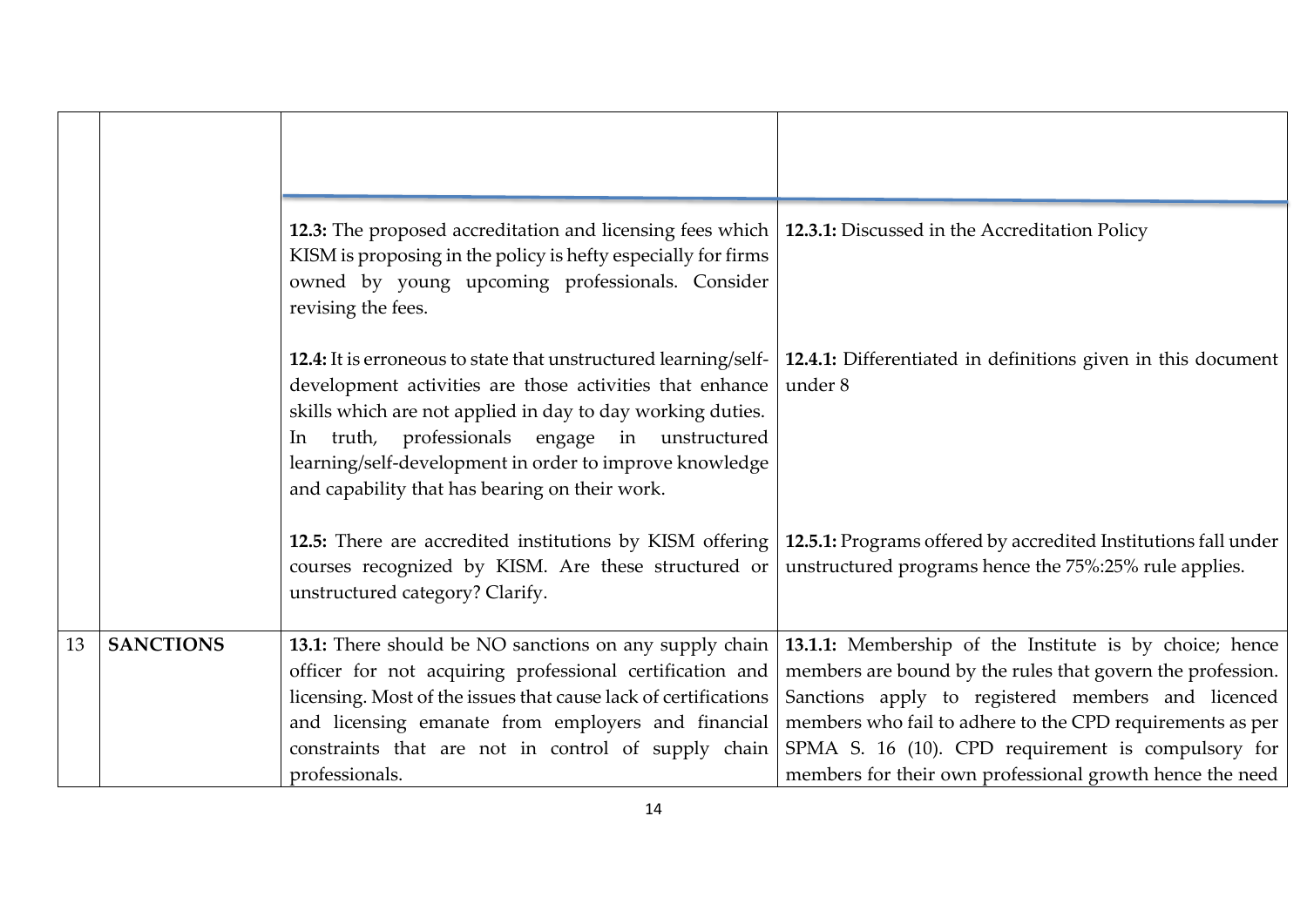|  | 13.2: The current provision for sanctions in the policy<br>document needs to be revisited.<br>13.3: The word sanction is an ambiguous term especially<br>with certain cadres of memberships. | for sanctions in the policy. However, the Institute ensures<br>that there are sufficient routes for members to earn CPD<br>points. Free and low-cost webinars are available for<br>members who cannot pay for trainings                                                    |
|--|----------------------------------------------------------------------------------------------------------------------------------------------------------------------------------------------|----------------------------------------------------------------------------------------------------------------------------------------------------------------------------------------------------------------------------------------------------------------------------|
|  | 13.4: Do student members require the same CPD points as<br>full-time members?                                                                                                                | 13.4.1: SPMA has no provision for student members. All full<br>members are bound by the CPD policy SPMA S.16 (10).<br>Students of SCM are, however, encouraged to take<br>advantage of low cost and free CPD activities for their own<br>professional growth.              |
|  | <b>13.5:</b> Why is licensing renewal pegged on attainment of $\vert$ <b>13.5.1:</b> SPMA S.16 (10)<br>CPD points, what is the rationale?                                                    |                                                                                                                                                                                                                                                                            |
|  | 13.6: Do the licensing renewal requirements have legal   13.6.1: Ref. SPMA S.16 (10)<br>support in the supplies Practitioners Management<br>(Registration and Licensing) Regulations 2015?   |                                                                                                                                                                                                                                                                            |
|  | 13.7: How will the payment of CPD penalty fees enhance<br>the member's knowledge and skill?                                                                                                  | 13.7.1: Clarification: Back fees are on membership renewal<br>The provision to pay back fees is away of the Institute trying<br>to enable its members stay in the register even though they<br>were unable to earn CPD points and renew their status in a<br>given period. |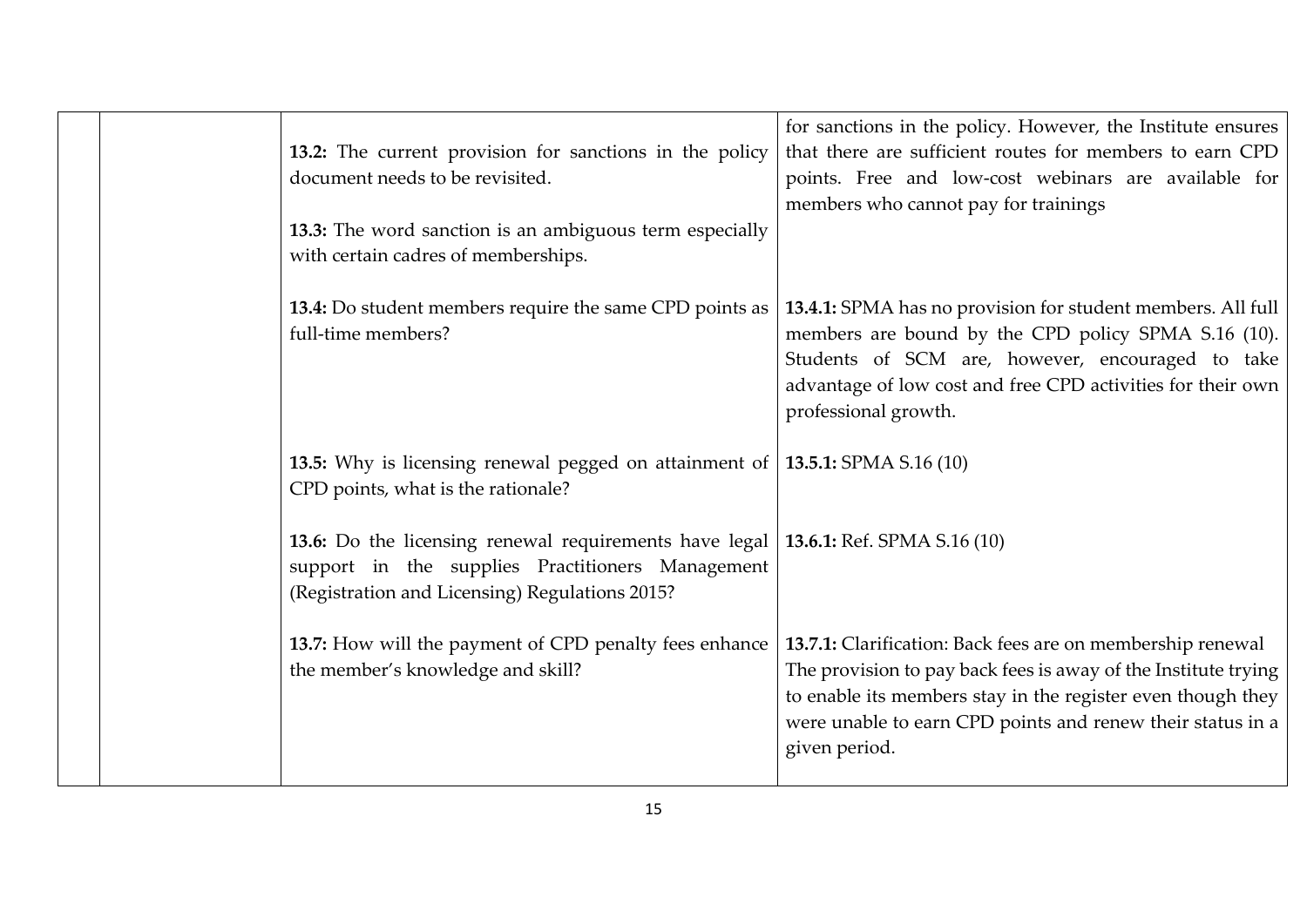|    |                             | 13.8: This measure only prioritizes or advances commercial | 13.8.1: The Institute is a creation of SPMA to regulate the  |
|----|-----------------------------|------------------------------------------------------------|--------------------------------------------------------------|
|    |                             | interest of the institute with no regard for the member's  | PSCM profession.                                             |
|    |                             | circumstances.                                             |                                                              |
|    |                             |                                                            |                                                              |
|    |                             |                                                            |                                                              |
|    |                             |                                                            |                                                              |
| 14 | <b>REINSTATEMEN</b>         | 14.1: The reinstatement requirements need to be revisited  | 14.1.1: SPM (Registration and Licencing Regulations) 29 (1)- |
|    | Т                           | and agreed by all members before the final draft is        | (3) Taken care of in Page 17; 3.10 of the policy             |
|    |                             | published.                                                 | 14.1.2: Once reinstated a member retains his/her old status  |
|    |                             |                                                            | quo                                                          |
|    |                             |                                                            |                                                              |
|    |                             | 14.2: Reinstatement has no legal backing in the SPMA and   | 14.2.1: SPM (Registration and Licencing Regulations) 29 (1)- |
|    |                             | the current regulations including in the sections dealing  | (3) Taken care of in Page 17; 3.10 of the policy             |
|    |                             | with registration, deregistration and reinstatement of     | 14.2.2: Once reinstated a member retains his/her old status  |
|    |                             | members.                                                   | quo                                                          |
|    |                             |                                                            | 14.2.3: Voluntary loss of membership happens on one's free   |
|    |                             |                                                            | will by failing to renew membership status                   |
|    |                             |                                                            | Involuntary loss is without ones will eg when a member is    |
|    |                             | 14.3: Define "voluntary loss of membership"<br>and         | suspended on disciplinary issues.                            |
|    |                             | "involuntary loss of membership.                           | 14.4: (As in SPM Regulations_2015)                           |
| 15 | <b>MEMBER</b><br><b>CPD</b> | 15.1: Who should be a member? It has not been clear and it | 15.1.1: SPMA s. 16 and s. 20 (1) defines who a member is.    |
|    | <b>REPORT</b>               | focuses only on practitioners working in the field and not |                                                              |
|    |                             | those doing other non-practicing work which includes       |                                                              |
|    |                             | mentoring, supervision etc.                                |                                                              |
|    |                             |                                                            |                                                              |
|    |                             |                                                            |                                                              |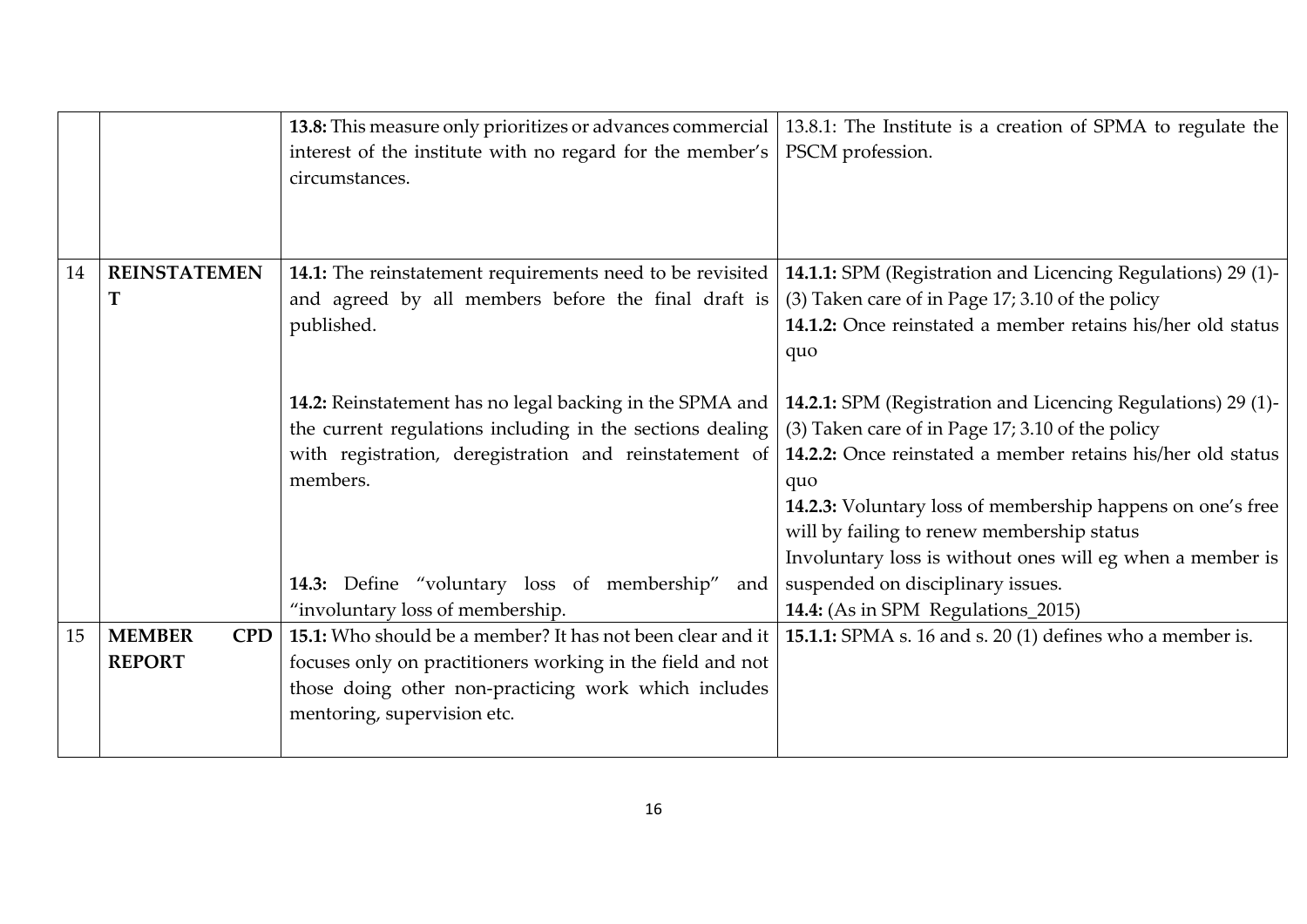|    |                       |                                                                  | 15.2: The CPD policy has not categorized the different 15.2.2: CPD policy binds all members apart from student      |
|----|-----------------------|------------------------------------------------------------------|---------------------------------------------------------------------------------------------------------------------|
|    |                       | classes of members thus will all members be subjected to         | members SPMA s. 16 (10)                                                                                             |
|    |                       | the same number of CPD points? I.E the Student member,           |                                                                                                                     |
|    |                       | fellow, full and associate member?                               |                                                                                                                     |
|    |                       |                                                                  |                                                                                                                     |
|    |                       | 15.3: CPD points should be graduated to cover all and            | <b>15.3.1:</b> SPMA s. 16 (10) does not give exemptions, so long as                                                 |
|    |                       | sundry not blocked.                                              | one is a member of KISM                                                                                             |
| 16 | <b>AWARD OF CPD</b>   | 16.1: Lecturers attending to SCM classes must not be             | <b>16.1.1:</b> No preferential treatment in membership on SPMA s.                                                   |
|    | <b>POINTS</b><br>TO   | treated casually as any other person or professional.            | 16(10)                                                                                                              |
|    | <b>COMMITTEE</b>      |                                                                  |                                                                                                                     |
|    | <b>MEMBERS,</b>       | 16.2: Committee members, council members and the                 | 16.2.1: Committee members and council are awarded CPD                                                               |
|    | <b>COUNCIL</b>        | secretariat should be awarded CPD points by going                | points like everyone else. The only exception is when they                                                          |
|    | <b>MEMBERS</b><br>AND | through the same process like the others. No preference          | attend meetings that discuss professional matters relating to                                                       |
|    | <b>SECRETARIAT</b>    | should be given to anyone.                                       | the Institute.                                                                                                      |
|    |                       |                                                                  |                                                                                                                     |
|    |                       | <b>16.3:</b> The CEO or Senior staff attending a Council meeting | 16.3.1: This is comparative practice                                                                                |
|    |                       | is doing their job for which remuneration is given by the        |                                                                                                                     |
|    |                       | employer (Institute).                                            |                                                                                                                     |
|    |                       |                                                                  | 16.4: Taken to an external setting, should Heads of   16.4.1: CPD not awarded on activities relating to one's full- |
|    |                       | Procurement (HOPs) and other senior staff attending              | time job.                                                                                                           |
|    |                       | Board meetings or Tender Evaluation meetings be also             |                                                                                                                     |
|    |                       | awarded CPD points by the Institute?                             |                                                                                                                     |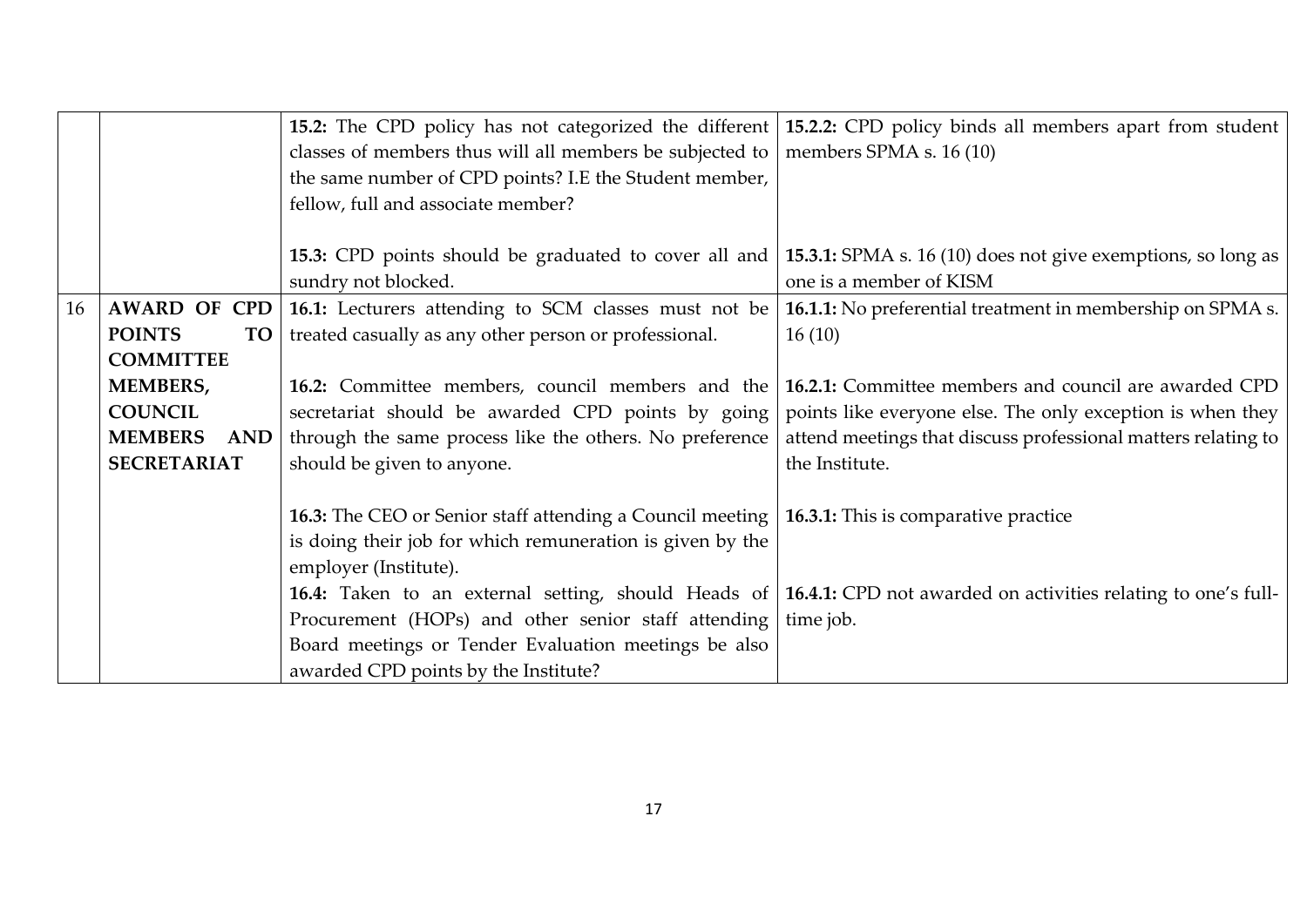| 17 | <b>CRITERIA</b><br><b>FOR</b> | 17.1: Facilitators participate in training to earn maximum   | 17.1.1: Addressed in 3.12.3                                      |
|----|-------------------------------|--------------------------------------------------------------|------------------------------------------------------------------|
|    | <b>AWARD OF</b><br><b>CPD</b> | points irrespective of the number of trainings attended.     |                                                                  |
|    | <b>POINTS</b><br><b>TO</b>    |                                                              |                                                                  |
|    | <b>FACILITATORS</b>           | 17.2: Facilitators attending workshops should be like any    | 17.2.1: Addressed in 3.12.3                                      |
|    |                               | other member and should be awarded points of                 |                                                                  |
|    |                               | attendance.                                                  |                                                                  |
|    |                               |                                                              |                                                                  |
|    |                               | 17.3: Award of CPD Points to Directors of Licensed and       | 17.3.1: CPD points are given to the extent that they relate to   |
|    |                               | Accredited Firms should be considered for CPD points         | the accredited courses only.                                     |
|    |                               | similar to the KISM Council and Committees. Such             |                                                                  |
|    |                               | Directors are committing enormous amounts of time            | 17.3.2: Such organisers may attend courses mounted by their      |
|    |                               | designing and coordinating CPD and training programs of      | organisations and earn CPD points as per this policy.            |
|    |                               | their firms and should be credited CPD points similar to     |                                                                  |
|    |                               | the criteria used for Council and Committee Members.         |                                                                  |
| 18 | <b>CPD ACTIVITY</b>           | 18.1: On definition of terms, CPD activity has a definition  | 18.1.1: The Institute has made an effort to include courses      |
|    |                               | that is quite broad and will include aspects like IoT, Block | that are favourable to the private sector, especially those      |
|    |                               | chain etc. How will that affect PSC considering that 80% of  | mounted at KISM Towers and on zoom. However, PSC is              |
|    |                               | the training is geared towards the public sector?            | open to such comments for further improvement of the             |
|    |                               |                                                              | Annual Training Program. Only courses accredited by              |
|    |                               |                                                              | KISM earn CPD points.                                            |
|    |                               |                                                              |                                                                  |
|    |                               | 18.2: With this in mind, how will PSC decide which areas     | 18.2.1: This is the essence of accreditation of courses by other |
|    |                               | are relevant and which are not and where will objectivity    | institutions to ensure members get value for money.              |
|    |                               | come from to ensure equal service and recognition.           |                                                                  |
|    |                               |                                                              |                                                                  |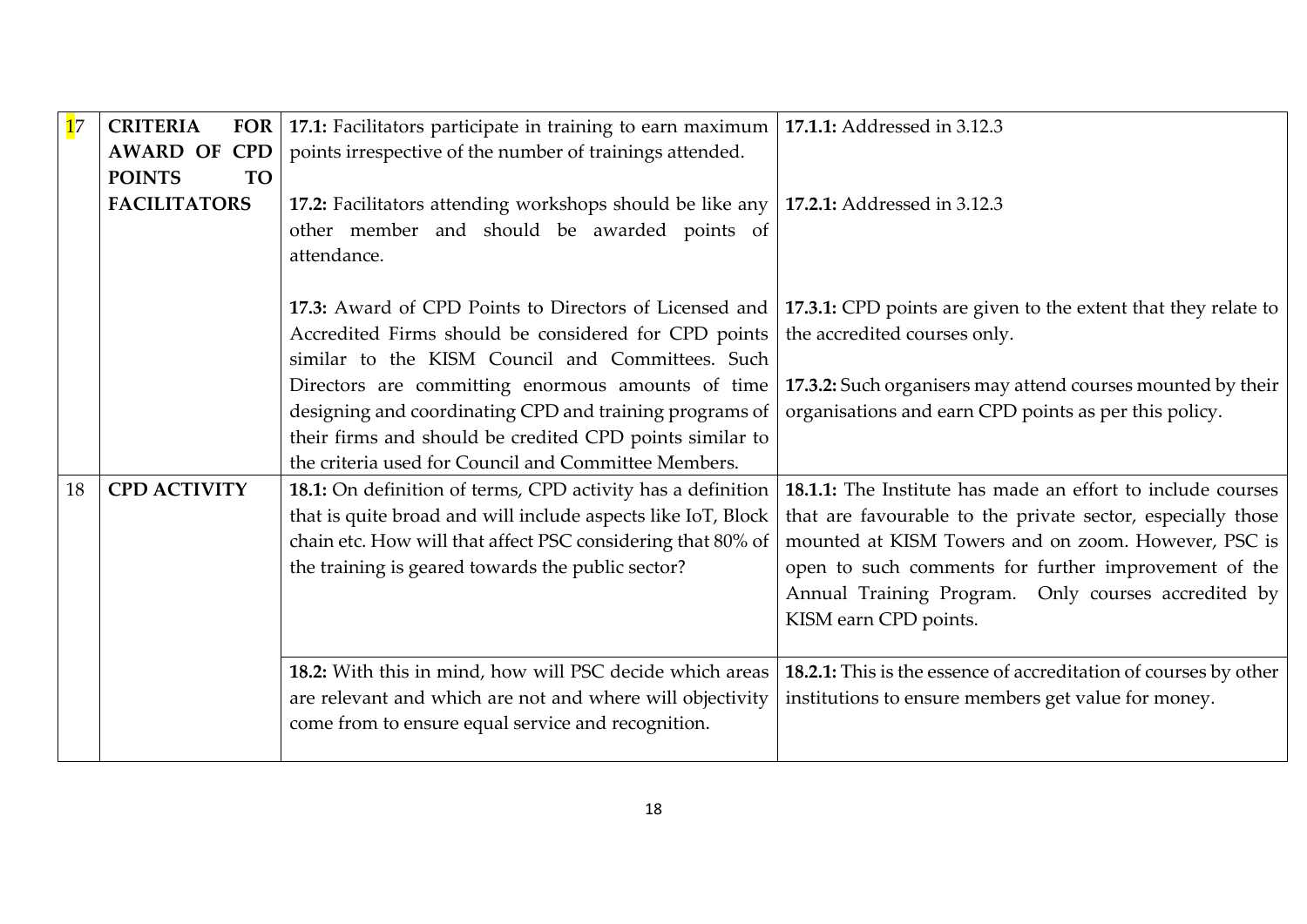| 18.3: The institute has 4000+ members who engage in<br>numerous activities that fall within the scope of "CPD<br>Activities". Going by this definition of "CPD Activity" as<br>presented in this document, these continuous professional<br>developmental activities of member's shall not qualify as<br>"CPD Activity" unless they have been "pre-accredited" or<br>"pre-approved" by the institute. | 18.3.1: It is not all CPD activities that require pre-<br>accreditation but pre-approval is required for all activities.<br>For some activities a notification and/proof of undertaking<br>activity is sufficient. Such activities include publications,<br>mentorship, professional presentations etc.<br>"CPD activity" has been defined as a learning activity a<br>professional undertakes to develop and enhance his/her<br>professional abilities. Such enables learning to become<br>conscious and proactive. Page 4: Definition of term |
|-------------------------------------------------------------------------------------------------------------------------------------------------------------------------------------------------------------------------------------------------------------------------------------------------------------------------------------------------------------------------------------------------------|-------------------------------------------------------------------------------------------------------------------------------------------------------------------------------------------------------------------------------------------------------------------------------------------------------------------------------------------------------------------------------------------------------------------------------------------------------------------------------------------------------------------------------------------------|
| <b>18.4:</b> What standards and measures are in place to ensure<br>that members are or will constantly be made aware of such<br>a requirement?                                                                                                                                                                                                                                                        | <b>18.4.1:</b> Once the policies are validated and adopted as policy<br>guidelines, the Institute will engage in continuous<br>sensitization on the requirements.                                                                                                                                                                                                                                                                                                                                                                               |
| 18.5: Secondly, processing pre-accreditations or pre-<br>approvals for even a small fraction (say $10\%$ ) of the $4000+$<br>members is a daunting task – this being the case, does<br>capacity exist within the institute to carry out such pre-<br>accreditation/approval processes?                                                                                                                | 18.5.1: Accreditation is envisaged to be done for training<br>courses offered by service providers who are licenced firms<br>other than KISM. Given that the accreditation criteria is<br>rigorous, the number of firms offering such trainings is<br>limited, hence the Institute is able to carry out the work<br>professionally while ensuring high quality training.                                                                                                                                                                        |
| <b>18.6:</b> Thirdly, section 16(10) of SPMA, 2007 states that the<br>Council shall prescribes the CPD programs to be<br>undertaken by members, however this CPD Policy<br>document introduces a requirement and process of<br>accreditation<br>of CPD<br>programs<br>yet<br>such<br>a                                                                                                                | 18.6.1: SPMA S. $5(a)$<br>The policy is anchored on the SPM Act in section $5$ (a) which<br>defines one of the functions of KISM as "to establish,<br>monitor, improve and publish the standards of the<br>supplies practitioners' profession and safeguard the<br>interest of all supplies practitioners". Accreditation is a                                                                                                                                                                                                                  |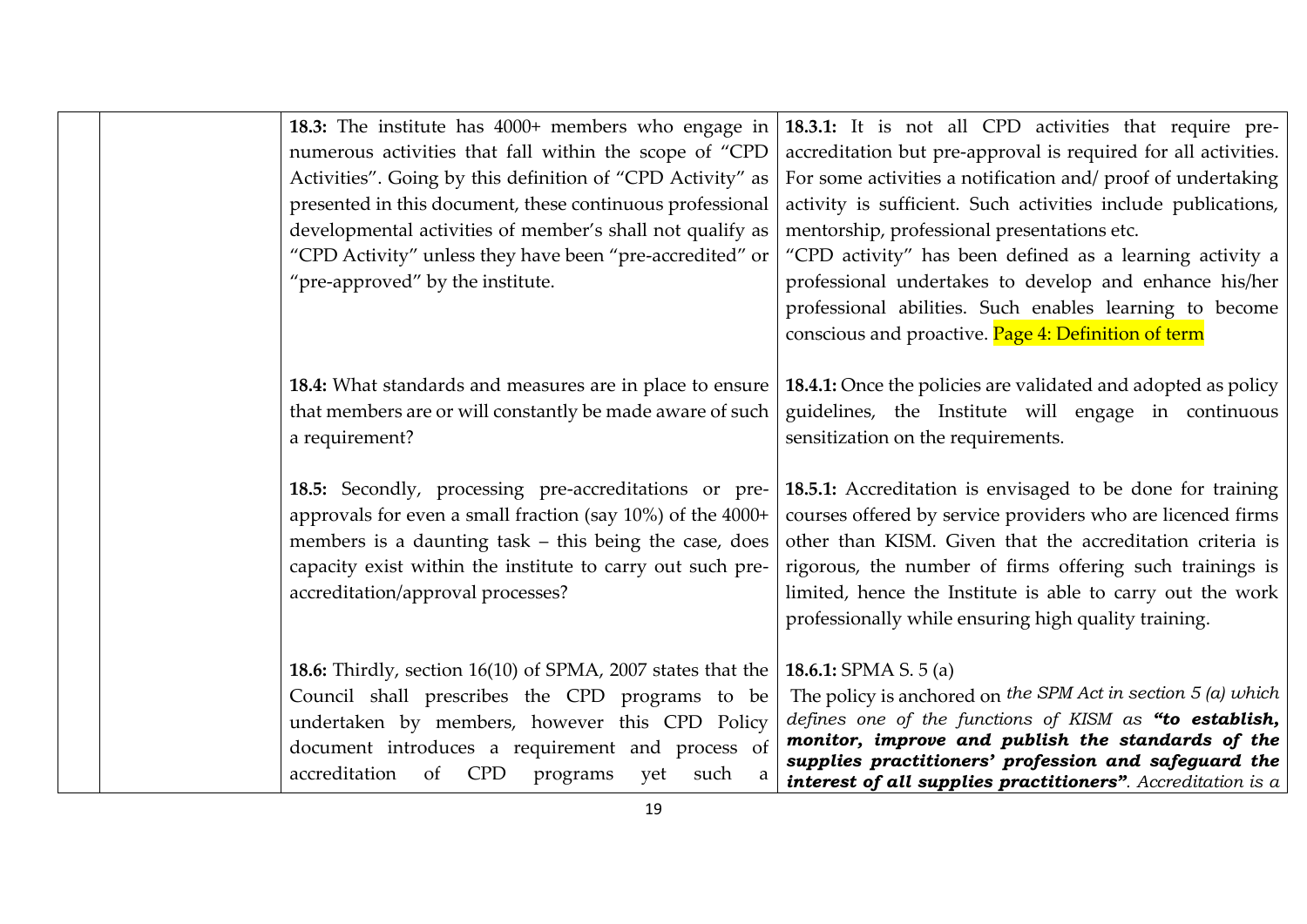|    |                                   | requirement/process which is not supported has not been<br>prescribed or defined by any clause in the SPMA or its<br>attendant Regulations.                                                                                                                                                                                                                                                                                           | way of ensuring that CPD training done by KISM or other<br>service providers in SCM meet some minimum standards.<br>Further, by accrediting and assigning specific accreditation<br>number to a course, then the council prescribes such a course<br>as a CPD programme and assigns CPD points to attendee.                                                                                                                                                                   |
|----|-----------------------------------|---------------------------------------------------------------------------------------------------------------------------------------------------------------------------------------------------------------------------------------------------------------------------------------------------------------------------------------------------------------------------------------------------------------------------------------|-------------------------------------------------------------------------------------------------------------------------------------------------------------------------------------------------------------------------------------------------------------------------------------------------------------------------------------------------------------------------------------------------------------------------------------------------------------------------------|
|    |                                   | 18.7: Under these circumstances, it is worthwhile to adopt<br>a "Universal definition of what a PSCM CPD Activity<br>actually is," and further adopt procedures that allow<br>members to report their CPD activities with verifiable<br>evidence, and with ease.                                                                                                                                                                      | 18.7.1: SPMA gives the framework. S. 16 (10)<br>Framework given in the draft policy clearly defines CPD<br>activities.                                                                                                                                                                                                                                                                                                                                                        |
|    |                                   | 18.8: The Capacity needs of practitioners are diverse based<br>on their operating environments and the evolving<br>circumstances within transformations in organizations<br>and the supply chains - it is therefore not possible to know<br>the specific nature of all such capacity needs, consequently<br>it would be disadvantageous to members if such a<br>restrictive definition of CPD Activity was adopted and<br>/sustained. | 18.8.1: Addressed                                                                                                                                                                                                                                                                                                                                                                                                                                                             |
| 19 | Member in Good<br><b>Standing</b> | definition in the context of the draft CPD policy document  <br>does not imply the same meaning with the definition $ $<br>states that "good standing" means, a member who is up to $\sqrt{\frac{1}{1}}$ Definition of Terms                                                                                                                                                                                                          | 19.1: A member in good standing is not clear. This 19.1.1: Definition of "good standing" to be adopted as a, a<br>member who is up to date in payment of all dues and fees as<br>per the Registration and Licencing Regulations (2015). That<br>provided in the interpretations section of the SPM is "A member who is up to date in payment of all dues and<br>(Registration and Licensing) Regulations 2015, which   fees and is not under disciplinary sanctions". Page 4: |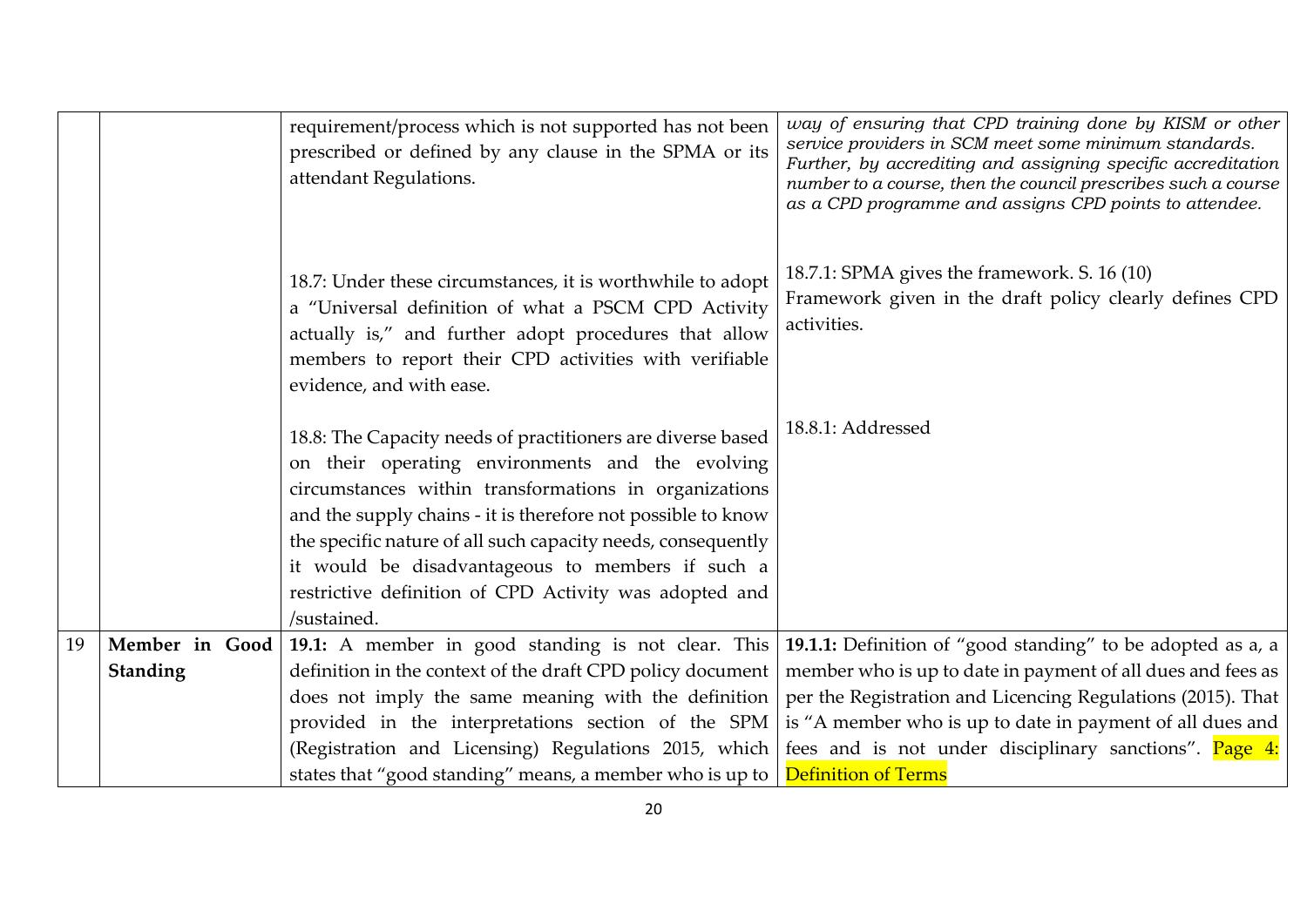|    |                       | date in payment of all dues and fees. The interpretation |                                                                 |
|----|-----------------------|----------------------------------------------------------|-----------------------------------------------------------------|
|    |                       | does not in any way imply disciplinary actions under     |                                                                 |
|    |                       | sanctions, and therefore needs to be amended.            |                                                                 |
| 20 | <b>KISM Trainings</b> | 20.1: How can one be a trainer for KISM?                 | 20.1.1: KISM sends out "Call for Trainers" advertisements       |
|    |                       |                                                          | for trainers annually. One can be a trainer through formal      |
|    |                       |                                                          | application as and when the advertisement is made. The list     |
|    |                       |                                                          | is generated and applicants taken through ToT.                  |
|    |                       | 20.2: Let the advertisement on TOT be loud.              | 20.2.1: ToT is done for the qualified and selected out of the   |
|    |                       |                                                          | applicants following call for trainers.                         |
|    |                       |                                                          | KISM engages with the members, on such                          |
|    |                       |                                                          | advertisements through its website in addition to the           |
|    |                       |                                                          | mainstream media and dedicated email communication.             |
|    |                       |                                                          | Members must continually interact and engage with KISM          |
|    |                       |                                                          | to know what's going on in the institute.                       |
|    |                       | 20.3: What is KISM doing to encourage<br>young           | 20.3.1: It's important for the young professionals to be on the |
|    |                       | professionals wishing to join the trainers club?         | lookout for opportunities, training or otherwise, when they     |
|    |                       |                                                          | are advertised. The recent pool of trainers constitutes young   |
|    |                       |                                                          | professionals most of whom come in as trainers under study.     |
| 21 | <b>Training Costs</b> | 21.1: What measures are in place to ensure costs of      | 21.1.1: Since the beginning of 2020, the cost of training has   |
|    |                       | trainings are reduced to help the unemployed access KISM | reduced by 20%. The Institute is looking for ways and means     |
|    |                       | trainings?                                               | of offering even lower cost courses to members.                 |
|    |                       |                                                          | 21.1.2: The training costs would eventually decrease            |
|    |                       |                                                          | significantly with increase in the attendance. Members are      |
|    |                       |                                                          | hence encouraged to participate in large numbers for the        |
|    |                       |                                                          | Institute to enjoy economies of scale which can be passed to    |
|    |                       |                                                          | members as reduced training fees.                               |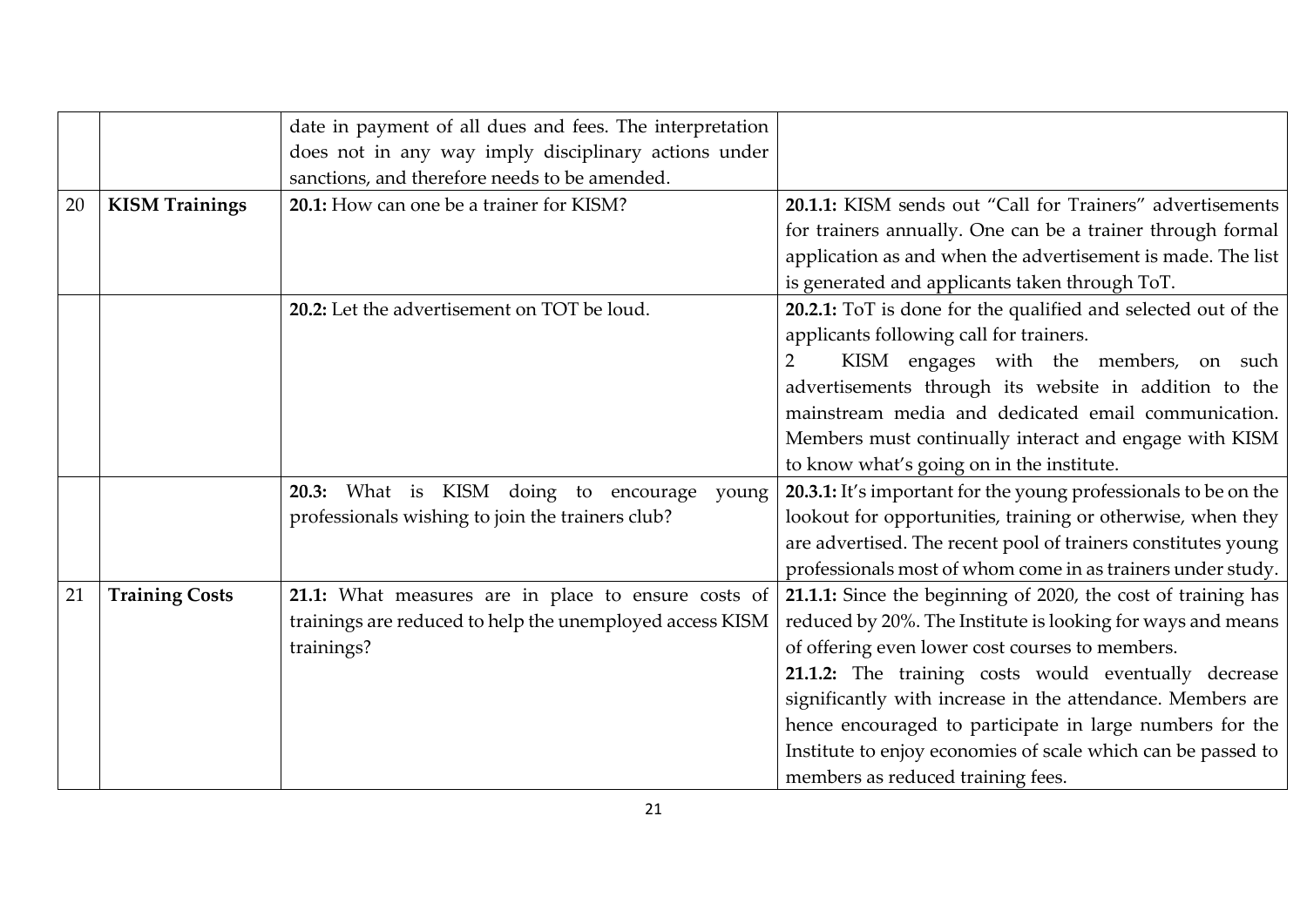|    |                                                                                            | 21.2: Can KISM consider having several online trainings to<br>help reduce cost of training?                                                                                                                                                                  | 21.2.1: The council introduced free and low-cost webinars to<br>ensure the unemployed members can also access CPD<br>training. The annual CPD calendar is often designed in such<br>a manner that one can earn all the annual CPD points from<br>such webinars only.<br>21.2.2: Also, pocket friendly programmes ranging from as<br>low as KSHS. 5,000 are organised at KISM Towers. |
|----|--------------------------------------------------------------------------------------------|--------------------------------------------------------------------------------------------------------------------------------------------------------------------------------------------------------------------------------------------------------------|--------------------------------------------------------------------------------------------------------------------------------------------------------------------------------------------------------------------------------------------------------------------------------------------------------------------------------------------------------------------------------------|
|    |                                                                                            |                                                                                                                                                                                                                                                              | 21.2.3: Alternative ways to earn CPD points introduced                                                                                                                                                                                                                                                                                                                               |
| 22 | <b>SCRAMBLE</b><br><b>FOR</b><br><b>TRAINING</b><br><b>OPPORTUNITIES</b><br><b>IN KISM</b> | 22.1: What is KISM doing to safeguard member's interest<br>in terms of giving training opportunities fairly to<br>members?                                                                                                                                   | 22.1.1: KISM posts advertisements for trainers annually. One<br>can be a trainer through formal application as and when the<br>advertisement is made.                                                                                                                                                                                                                                |
|    |                                                                                            | 22.2: What are the criteria used in choosing the resource<br>persons for KISM?<br>22.3: What is KISM doing to address conflict of interest and<br>collusion by the council members in terms of scramble for<br>KISM consultancies and giving out of training | 22.2.1: Trainer expertise and ability to deliver certain<br>trainings and feedback from trainees are key determinants<br>of how often a trainer is engaged by the Institute.<br>22.3.1: KISM secretariat and not the council is concerned<br>with the organization of the training and ensures fairness in<br>choosing the trainers based on the subject matter and trainer          |
|    |                                                                                            | opportunities to well-connected individuals.                                                                                                                                                                                                                 | strengths. Council gives the policy guidelines.<br>22.3.2: There is no conflict of interest among the council<br>members. Council members are not involved in any training<br>or consultancy activities especially with KISM.                                                                                                                                                        |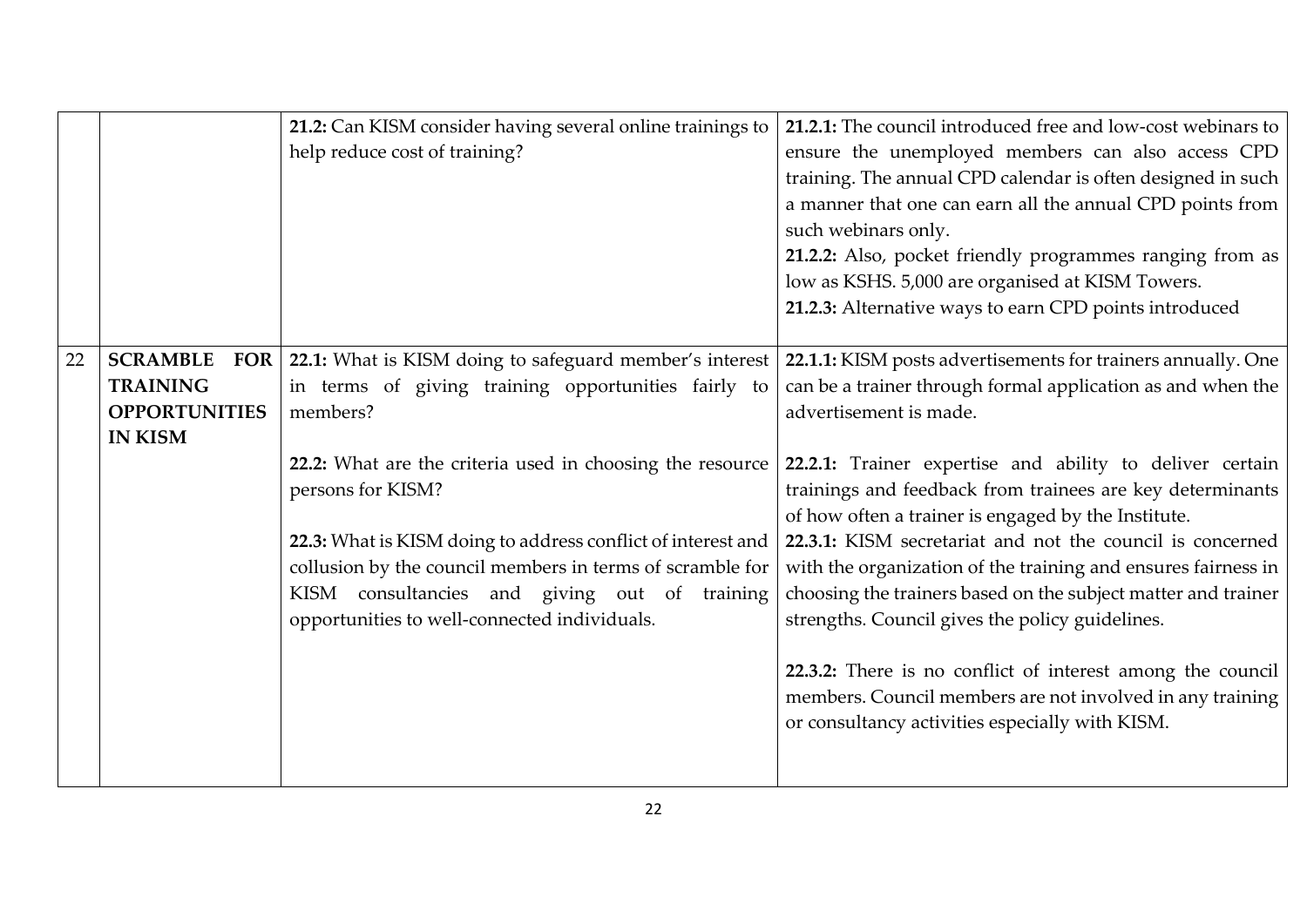|    |                                     | 22.4: What is it that KISM is doing to ensure Training rates<br>are kept low as is it currently?                                                           | 22.4.1: Current prices we'll be sustained via establishing<br>more revenue-generating opportunities, economies of scale<br>and benchmarking rates with other professional bodies.                                                                                                                           |
|----|-------------------------------------|------------------------------------------------------------------------------------------------------------------------------------------------------------|-------------------------------------------------------------------------------------------------------------------------------------------------------------------------------------------------------------------------------------------------------------------------------------------------------------|
|    |                                     | 22.5: The cost of acquiring the CPD points should be<br>friendly to the unemployed since they pay from their<br>pocket unlike their employed counterparts. | 22.5.1: Training costs have been reduced by approx. 20%<br>since the substantive council came on board.                                                                                                                                                                                                     |
|    |                                     |                                                                                                                                                            | 22.5.2: The council introduced free and low-cost webinars to<br>ensure the unemployed members can also access the<br>training.                                                                                                                                                                              |
|    |                                     |                                                                                                                                                            | 22.5.3: In 2021, webinars earned over 24 CPD points which<br>was the annual requirement for the year. Members who<br>cannot afford in-person training should take advantage of<br>such webinars                                                                                                             |
| 23 | <b>DEVOLVING</b><br><b>TRAINING</b> | 23.1: Face to face trainings should be devolved to all towns                                                                                               | 23.1.1: The Institute is considering mounting training at the<br>regions (in collaboration with the regional leadership) with<br>participation of members in the regions.                                                                                                                                   |
|    |                                     | 23.2: What happens when a fully paid for webinar is<br>postponed?                                                                                          | 23.2.1: Money paid can used for a future webinar. This<br>happens with other training events; members do not lose<br>their money (paid to the institute) at any one given time.<br>One does not earn CPD point on postponed webinars.<br>Earning of CPD points happens when actual learning takes<br>place. |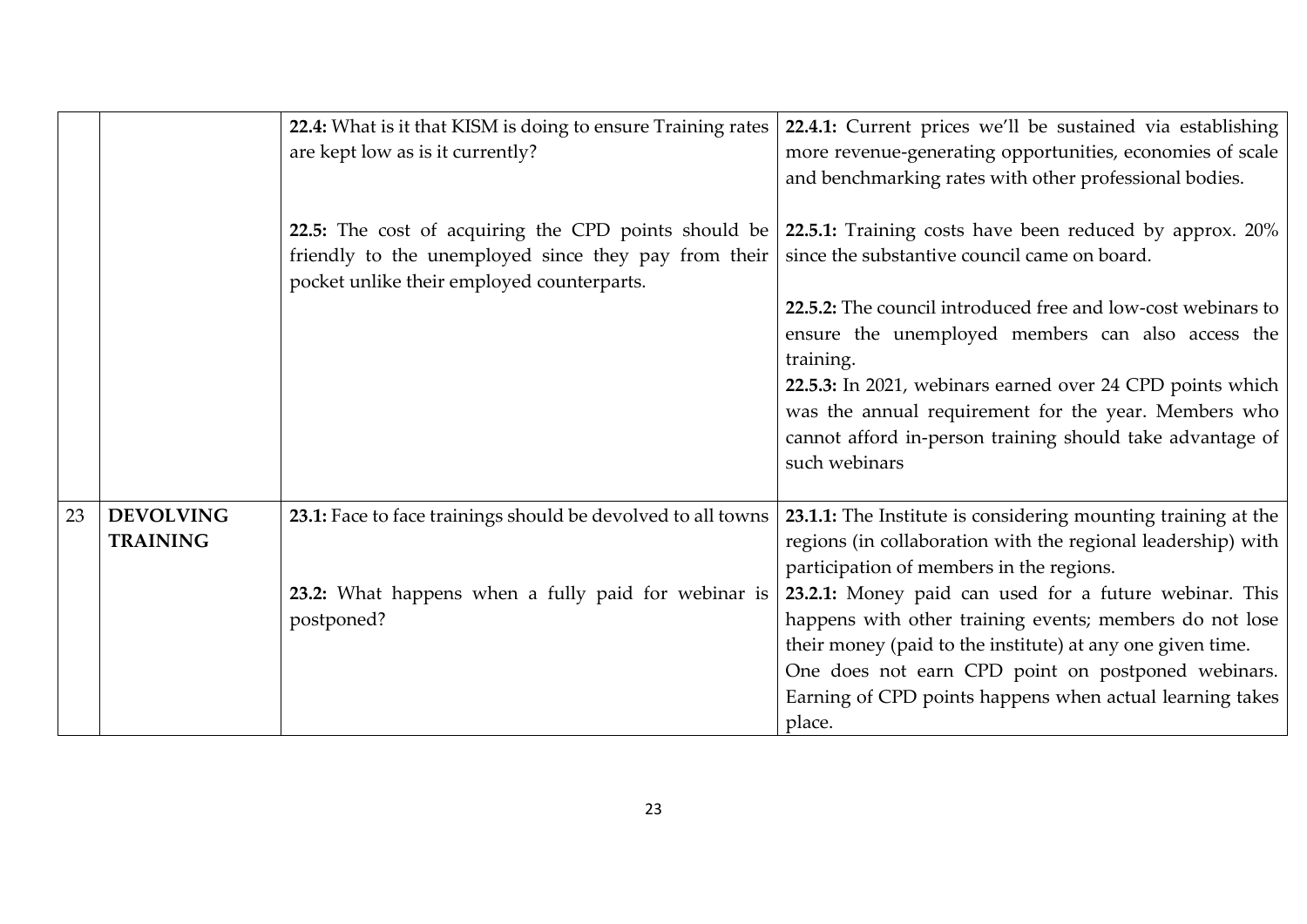| 24 | <b>EMPLOYMENT</b>   | 24.1: Is there a way the Institute can connect Professionals | 24.1.1: Employment is a critical issue in Kenya. The institute |
|----|---------------------|--------------------------------------------------------------|----------------------------------------------------------------|
|    | <b>ISSUES</b>       | without jobs or doing jobs not related to SCM to probable    | has always networked with individual companies to ensure       |
|    |                     | employers? This hampers renewal for registration.            | members get internship programmes.                             |
|    |                     |                                                              | 24.1.2: Networking, mentorship and courtship are also sure     |
|    |                     |                                                              | ways of ensuring one gets knowledge of a job opening,          |
|    |                     |                                                              | attachment and internship. KISM activities such as             |
|    |                     |                                                              | membership for a provide excellent networking                  |
|    |                     |                                                              | opportunities.                                                 |
|    |                     |                                                              | 24.1.3: Students should give their best during internship      |
|    |                     |                                                              | programmes to ensure being retained by institutions after      |
|    |                     |                                                              | internship.                                                    |
|    |                     |                                                              | 24.1.4: Good recommendation letters from attachments and       |
|    |                     |                                                              | internships are key in getting job placements.                 |
|    |                     |                                                              | 24.1.5: Audits, engagement of professionals in recruitment     |
|    |                     |                                                              | panels-KISM to get pro-active with employers                   |
| 25 | <b>REGISTRATION</b> | 25.1: Renewal of registrations for student members - what    | 25.1.1: Collaboration with institutions to support young       |
|    |                     | are the benefits?                                            | professionals in collaboration with KISEB as well as offering  |
|    |                     |                                                              | career counselling.                                            |
|    |                     |                                                              | 25.1.2: KISM is in the process of developing an internship     |
|    |                     |                                                              | and placement program which will connect young                 |
|    |                     |                                                              | graduates with possible employers as they sharpen their        |
|    |                     |                                                              | skills through mentorship programs.                            |
|    |                     | 25.2: Can membership fees be paid once and license fees be   | 25.2.1: Membership is paid once, membership and licence        |
|    |                     | paid annually?                                               | renew and done annually.                                       |
|    |                     |                                                              | 25.2.2: Member registration and licences are outlined in the   |
|    |                     |                                                              | SPMA.                                                          |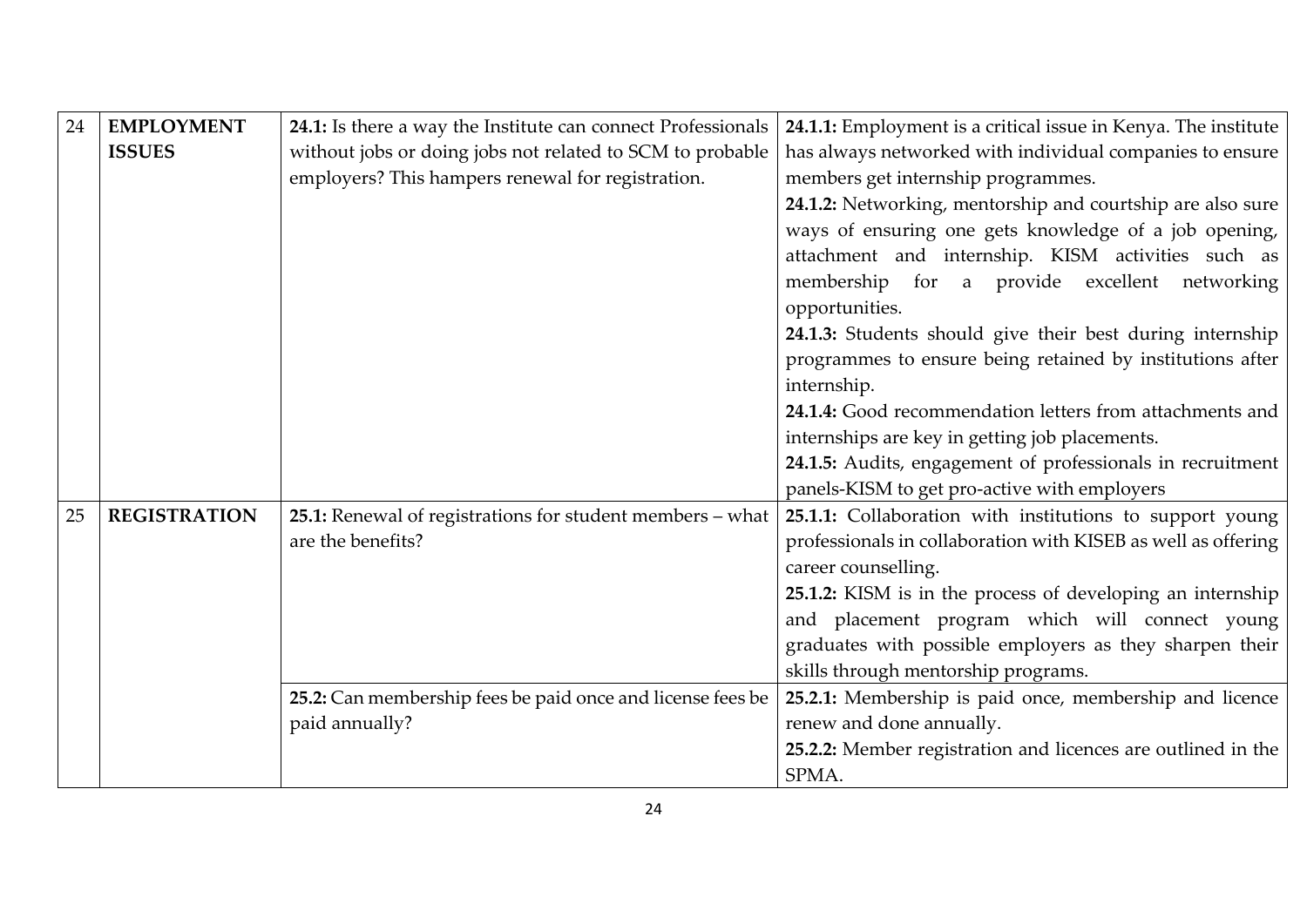|    |                 | 25.3: Can we have digital cards and licenses to avoid the | 25.3.1: The institute is currently working on the automation   |
|----|-----------------|-----------------------------------------------------------|----------------------------------------------------------------|
|    |                 | physical ones?                                            | of the registration process. The digital platform is set to    |
|    |                 |                                                           | begin operations by August. The output would                   |
|    |                 |                                                           | automatically be the issuance of e-license and cards.          |
|    |                 | 25.4: Does the CPD policy apply to student members?       | 25.4.1: No, it does not apply to student members because       |
|    |                 |                                                           | they are not full members.                                     |
|    |                 |                                                           | 25.4.2: The SPMA to be reviewed to make students members       |
|    |                 |                                                           | of KISEB first before they can be full members of KISM.        |
|    |                 |                                                           | 25.4.3: Students are not yet practicing and therefore, need    |
|    |                 |                                                           | not earn CPD points.                                           |
|    |                 |                                                           | 25.4.4:<br>Members<br>conducting<br>student<br>mentorship      |
|    |                 |                                                           | programmes are entitled to CPD points.                         |
| 26 | <b>ZOOM</b>     | 26.1: What is KISM doing to ensure members are            | 26.1.1: KISM's official mode of communication is through e-    |
|    | <b>MEETINGS</b> | continuously updated on the zoom meetings?                | mails.                                                         |
|    | <b>UPDATE</b>   |                                                           |                                                                |
|    |                 | 26.2: How do we ensure that there is a very effective and | 26.2.1: Every communication from KISM sent through other       |
|    |                 | efficient way of communicating to members seamlessly?     | channels must first be through e-mail.                         |
|    | Communication   |                                                           |                                                                |
|    |                 |                                                           | 26.2.2: Members are encouraged to ensure that their email      |
|    |                 |                                                           | addresses are updated especially when they change jobs.        |
|    |                 |                                                           |                                                                |
|    |                 |                                                           | 26.2.3: The new digital portal, (under update) will ensure all |
|    |                 |                                                           | member details are captured as they currently are.             |
|    |                 |                                                           | Communication to all the bona fide members to be               |
|    |                 |                                                           | implemented                                                    |
|    |                 |                                                           |                                                                |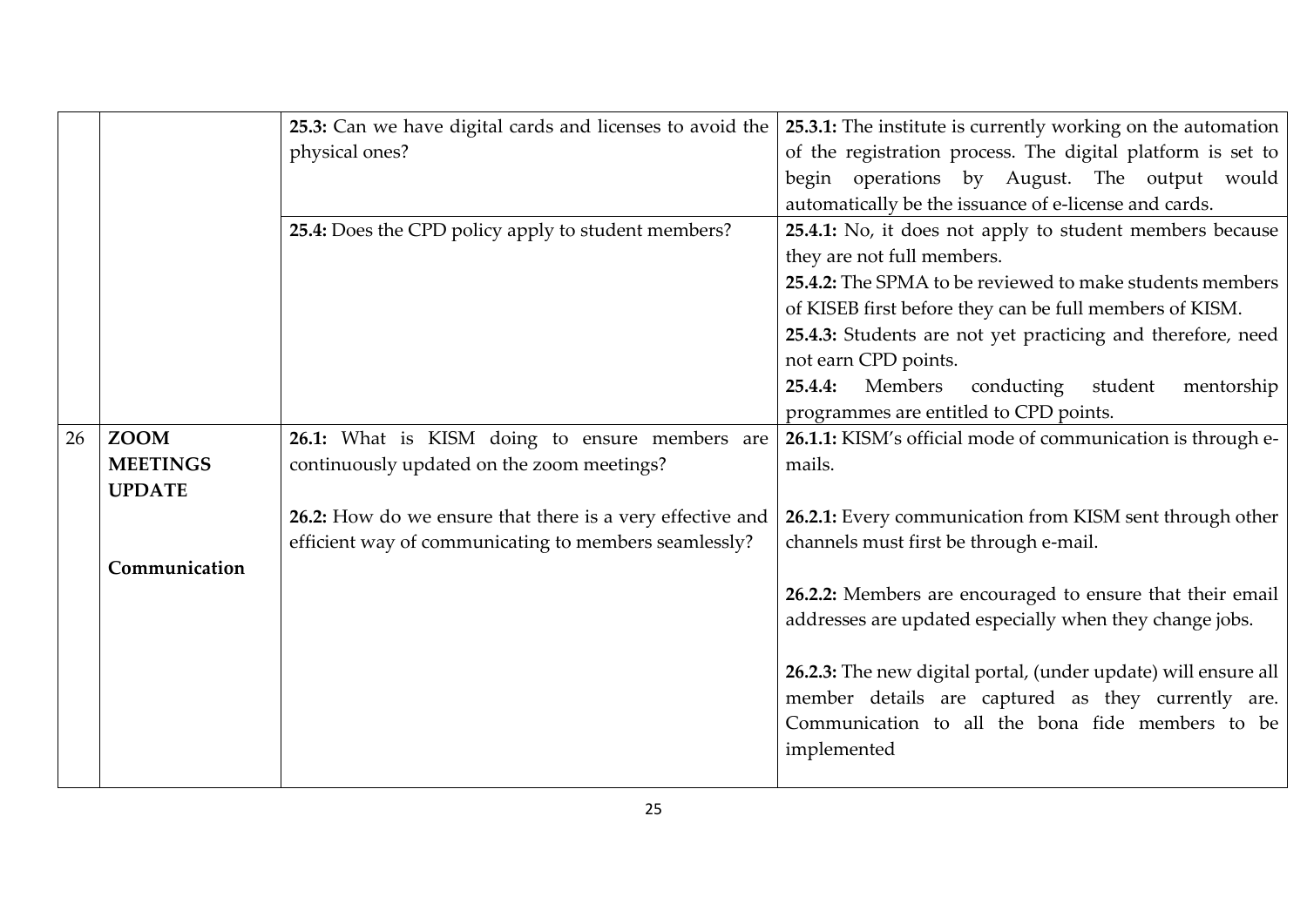|    |                                          | 26.3: Is there any WhatsApp group for procurement<br>professionals?                                                      |                                                                                                                             |
|----|------------------------------------------|--------------------------------------------------------------------------------------------------------------------------|-----------------------------------------------------------------------------------------------------------------------------|
|    |                                          | 26.4: The institute should consider using telegram and<br>WhatsApp platforms to reach members                            | <b>26.4.1:</b> The Secretariat will consider telegram as a way of<br>communicating with members.                            |
|    |                                          | 26.5: The institute should encourage members to use their<br>personal e-mails and not their job e-mails when registering | 26.5.1: Members are encouraged to share information from<br>KISM with fellow members.                                       |
|    |                                          | as members. This ensures that the Institute can still reach<br>them even after changing jobs.                            |                                                                                                                             |
|    |                                          | 26.6: Request for sharing of the webinar slides with the<br>members and considerations of members' contribution          | 26.6.1: Slides will be sent to all members and all the                                                                      |
|    |                                          | into the final draft.                                                                                                    | members' views to be considered when developing the final<br>draft of the policy.                                           |
|    |                                          |                                                                                                                          | 26.6.2: Policy documents are dynamic and continue to<br>change, therefore members' continuous contribution is<br>important. |
| 27 | <b>COMPETITION</b>                       | 27.1: Conflicts between KISM programmes and other                                                                        | 27.1.1: There is no conflict of interest between KISM and                                                                   |
|    | <b>BETWEEN KISM</b><br><b>PROGRAMMES</b> | consultants' programmes.                                                                                                 | other SCM training institutions. KISM as the sole regulator<br>in the country on SCM and prescribes its own CPD             |
|    | <b>AND</b><br><b>OTHER</b>               | 27.2: Making CPD Training Practical from different sectors.                                                              | programme and accredits qualified training firms to offer                                                                   |
|    | <b>CONSULTANTS'</b>                      |                                                                                                                          | CPD points from time to time. Accredited courses are given                                                                  |
|    | <b>PROGRAMMES</b>                        |                                                                                                                          | unique accreditation numbers by KISM.                                                                                       |
|    |                                          | 27.3: Consider having a research hub for KISM                                                                            | 27.3.1: Research hub is work in progress for KISM. Plans will<br>be concluded once Corona pandemic controlled in the        |
|    |                                          |                                                                                                                          | republic.                                                                                                                   |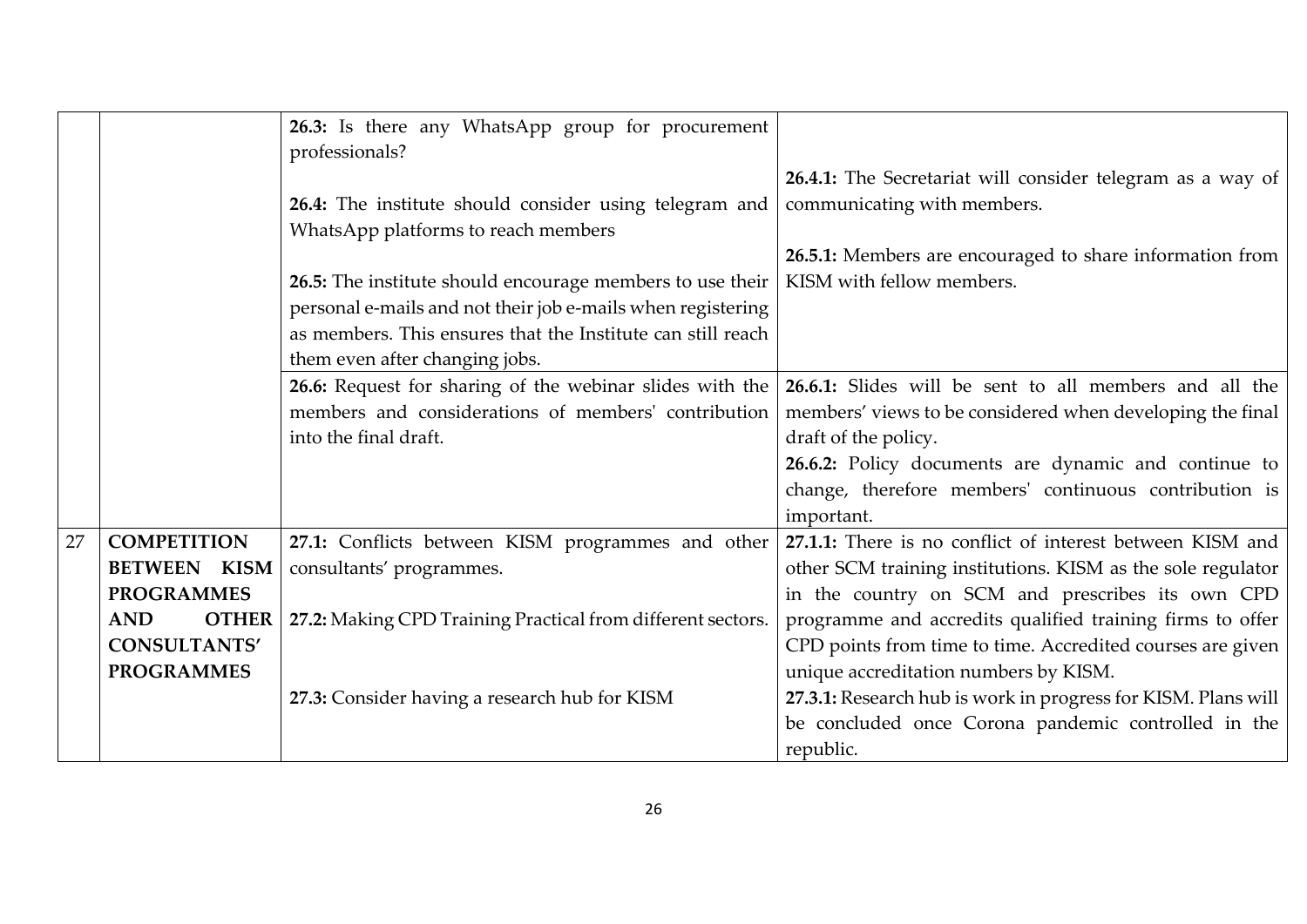| 28 | <b>REMUNERATION</b> | 28.1: What efforts is KISM putting in place to ensure that | 28.1.1: KISM has little influence in the public sector       |
|----|---------------------|------------------------------------------------------------|--------------------------------------------------------------|
|    | S                   | members in different institutions are well remunerated?    | remuneration since salary scales are set by SRC. In the      |
|    |                     |                                                            | private sector, salaries are negotiated between the employer |
|    |                     |                                                            | and the employee. Scheme of service exists by the NT         |
|    |                     |                                                            |                                                              |
|    |                     |                                                            | 28.1.2: Elevating the HOPs to report directly to the CEO by  |
|    |                     |                                                            | the PPAD Act 2015 is a big gain in terms of strategic        |
|    |                     |                                                            | positioning of the SCM in organisational charts.             |
|    |                     |                                                            |                                                              |
|    |                     |                                                            | 28.1.3: KISM actively engages with KEPSA on SCM issues in    |
|    |                     |                                                            | the workplace.                                               |
|    |                     |                                                            |                                                              |
|    |                     |                                                            | 28.1.4: Members are encouraged to scale up their skills for  |
|    |                     |                                                            | better bargains with the employers through CPD               |
|    |                     |                                                            | programme.                                                   |
|    |                     |                                                            | 28.1.5: There has been an improvement in the public service  |
|    |                     |                                                            | in terms of graduate job entry grades. Graduates of SCM      |
|    |                     |                                                            | now join service at job group K, like is the case with other |
|    |                     |                                                            | professions.                                                 |
|    |                     |                                                            | 28.1.6: Quite a number of SCM professionals in the public    |
|    |                     |                                                            | service were promoted in the recent past by PSC.             |
|    |                     |                                                            | 28.1.7: The position of Director of Public Procurement has   |
|    |                     |                                                            | been elevated to Director General at the NT which is a plus  |
|    |                     |                                                            | for the profession.                                          |
|    |                     |                                                            | 28.1.8: There has been general promotion of SC practitioners |
|    |                     |                                                            | in the Ministries by PSC to senior positions.                |